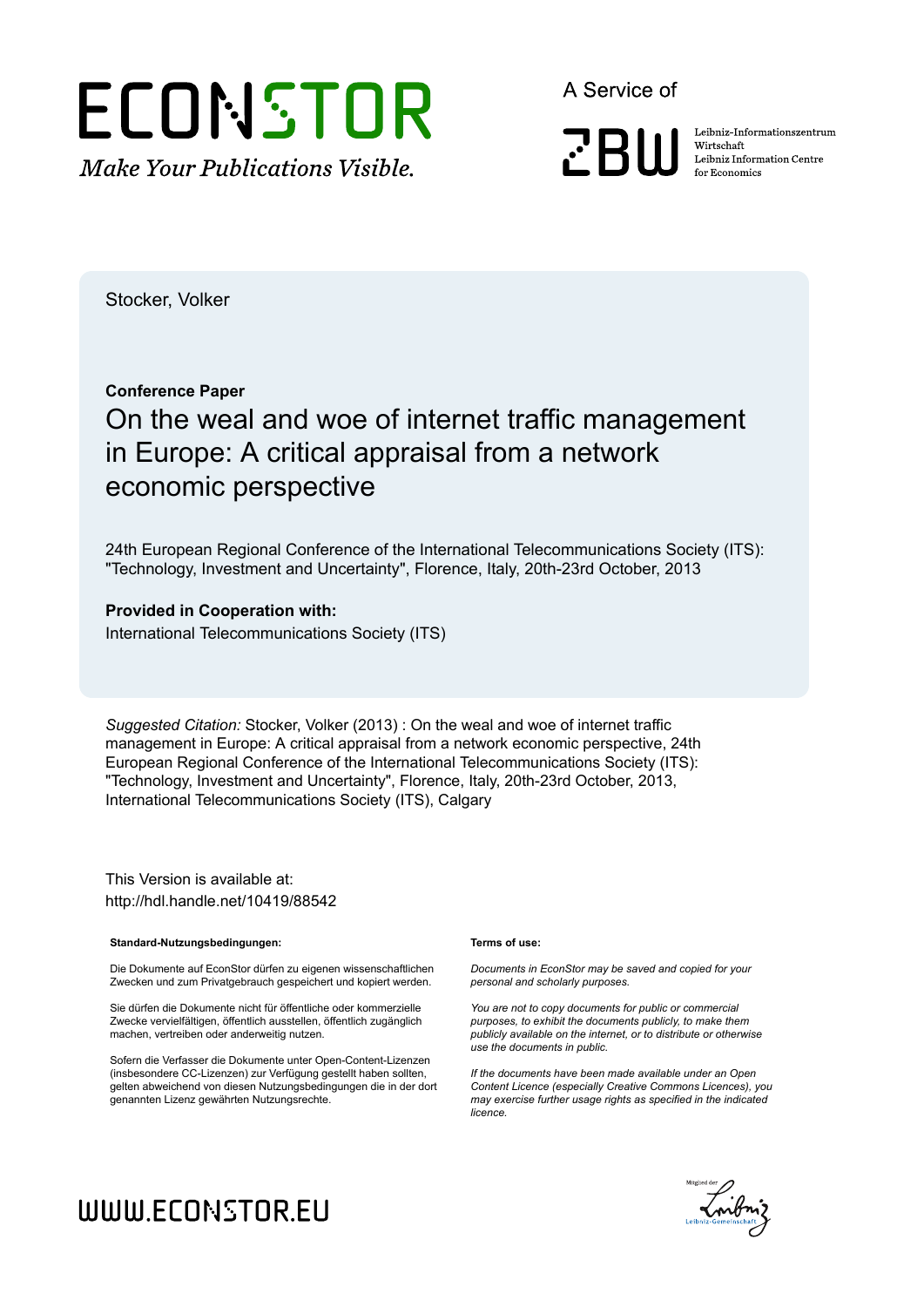## **On the Weal and Woe of Internet Traffic Management in Europe**

- A Critical Appraisal from a Network Economic Perspective

> Volker Stocker Institute for Transport Economics and Regional Policy University of Freiburg/Germany

#### **Paper to be presented at the 24th European Regional Conference of the International Telecommunications Society**  Florence/Italy 20-23.10.2013

#### **Abstract**

The *Body of European Regulators for Electronic Communications* (BEREC) has recently proposed a framework to assess the reasonableness of traffic management (TM) practices. This paper discusses BEREC's proposal from a network economic perspective focusing on the underlying concepts of congestion, application-agnosticism and layer separation. It can be shown that within the current European regulatory framework the adverse use of TM by network operators is no cause for concern as long as regulatory objectives are fulfilled and significant market power is adequately disciplined. Furthermore, entrepreneurial search processes for optimal price and quality differentiation may require the implementation of TM practices which deviate from strict application-agnosticism and thus violate BEREC's layer separation principle. They may according to BEREC be labeled unreasonable. Instead of the complex case-by-case assessment inducing regulatory micro-management necessary in BEREC's framework, an alternative from a network economic perspective is proposed. Based on an economic understanding of congestion, a market-driven interpretation of applicationagnosticism and a corresponding layer separation constitute the main pillars of a resilient and dynamic understanding of TM.

JEL: L51, L86, L96

<u>.</u>

<sup>\*</sup> Volker Stocker, University of Freiburg, Institute for Transport Economics and Regional Policy, Platz der Alten Synagoge, D – 79085 Freiburg E-Mail: volker.stocker@vwl.uni-freiburg.de

Helpful comments by Patrick C. Loos and Günter Knieps are gratefully acknowledged.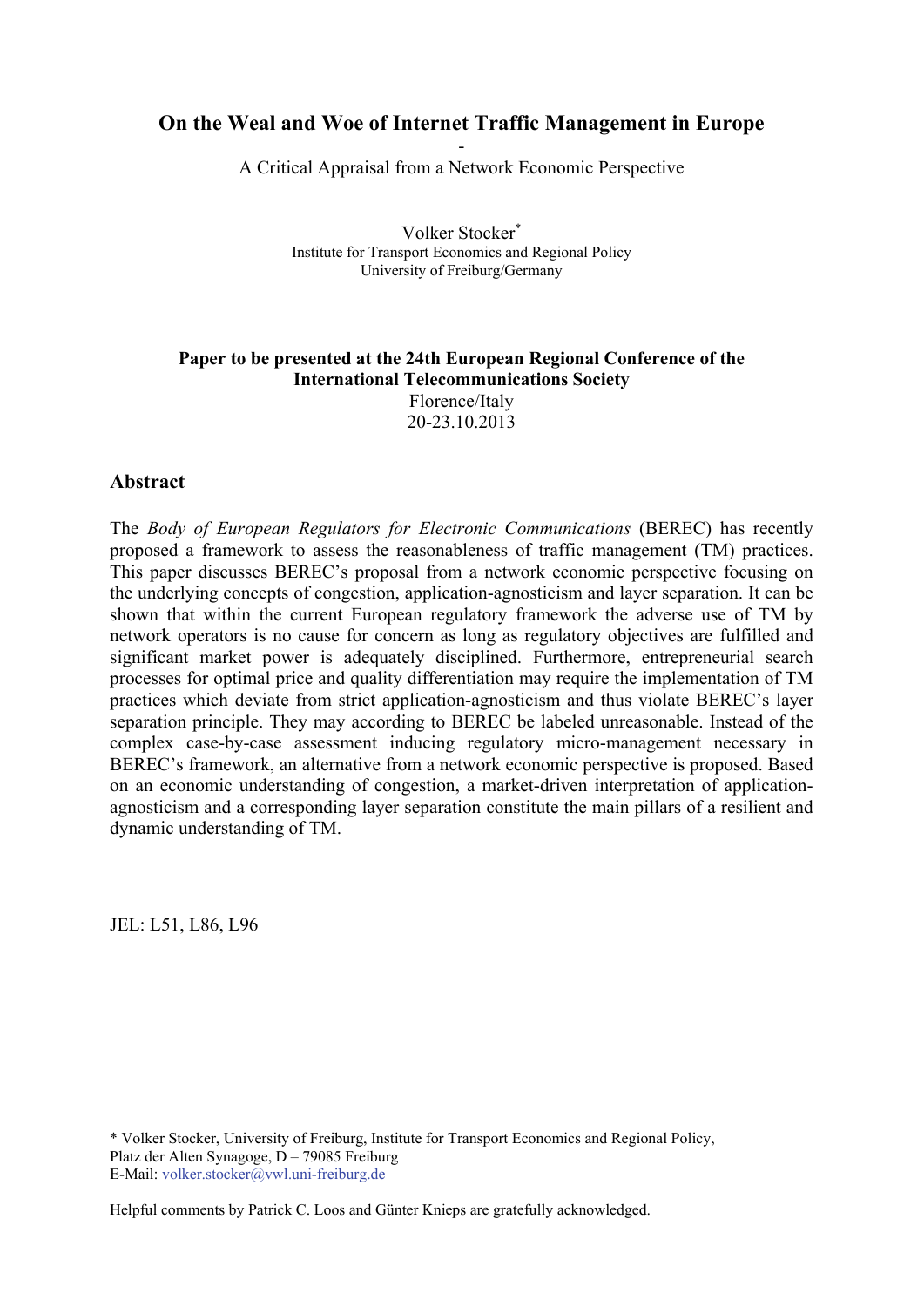#### **1. Introduction**

The debate on network neutrality has regained momentum; in particular the use and abuse of traffic management (TM) practices is a subject of controversy. In analogy to John Stuart Mill's example of the sale of poison (cf. Mill 1859, pp. 171ff.; Orbach 2012), TM is considered a complex 'product'. From the perspective of the *Body of European Regulators for Electronic Communications* (BEREC), TM practices exhibit both 'useful' potentials (above all an increase in economic efficiency via congestion management) and 'poisonous' ones (e.g. blocking or targeted degradation leading to ad hoc discrimination). Ideally, useful effects would be exploited while the poisonous ones would be restricted; a problem that complex requires a complex solution. The question is how to reliably assess whether or when TM practices are harmful. For such an assessment a consistent and reliable framework is urgently needed. Complementary to basic regulation in telecommunications markets as described in the European Regulatory Framework, BEREC has recently presented a first proposal. The assessment is conducted along four assessment criteria: *1) non-discrimination between players*, *2) end-user control*, *3) efficiency and proportionality* and *4) application-agnosticism* (BEREC 2012c, p. 4). The aim and scope of this paper is to critically appraise BEREC's proposal from a network economic perspective. In particular, the underlying concepts of congestion, application-agnosticism and layer separation are discussed and a modification is proposed. In doing so, the concept of market-driven network neutrality (cf. Knieps 2011a) serves as a normative reference point.

The paper is structured as follows. Section 2 discusses the issue of why network operators might have incentives to deviate from TCP/IP-based best effort networking principles. For this, the evolution of the Internet is briefly explained and the benefits of TM are derived. In section 3, the normative reference point of the disaggregated regulatory approach for network industries is presented and contrasted with the current regulatory framework for electronic communications markets in Europe. Based on the opportunities and benefits that TM provides, it is discussed whether or when it is incentive compatible for network operators to impose ad hoc discrimination in order to maximize profits. Section 4 then presents the BEREC approach towards the assessment of TM and contractual restrictions. A critical appraisal of the underlying concepts of congestion, application-agnosticism and layer separation from a network economic perspective is conducted in section 5. From this, an alternative framework from a network economic perspective is developed in section 6. Section 7 closes with a conclusion.

#### **2. Why do Network Operators have an Incentive to deviate from TCP/IP-based Best Effort?**

Before discussing the nature and occurrence of TM practices, it is imperative to illustrate the network operators' incentives to deviate from TCP/IP-based best effort Internet.<sup>1</sup> The evolution of the Internet ecosystem plays an important role in the analysis. It has come a long way from ARPANET, the Internet's early 'ancestor', to current increasingly broadband Internet.<sup>2</sup> This evolution has taken place both within and reciprocally between different

<sup>&</sup>lt;sup>1</sup> For simplicity, we use the terms network operator and Internet service provider as synonyms.

 $2^2$  For the purpose of a network economic analysis, a disaggregated representation of the Internet seems useful as it enables the identification of relevant submarkets. Following Knieps and Zenhaeusern (2008, pp. 122f.)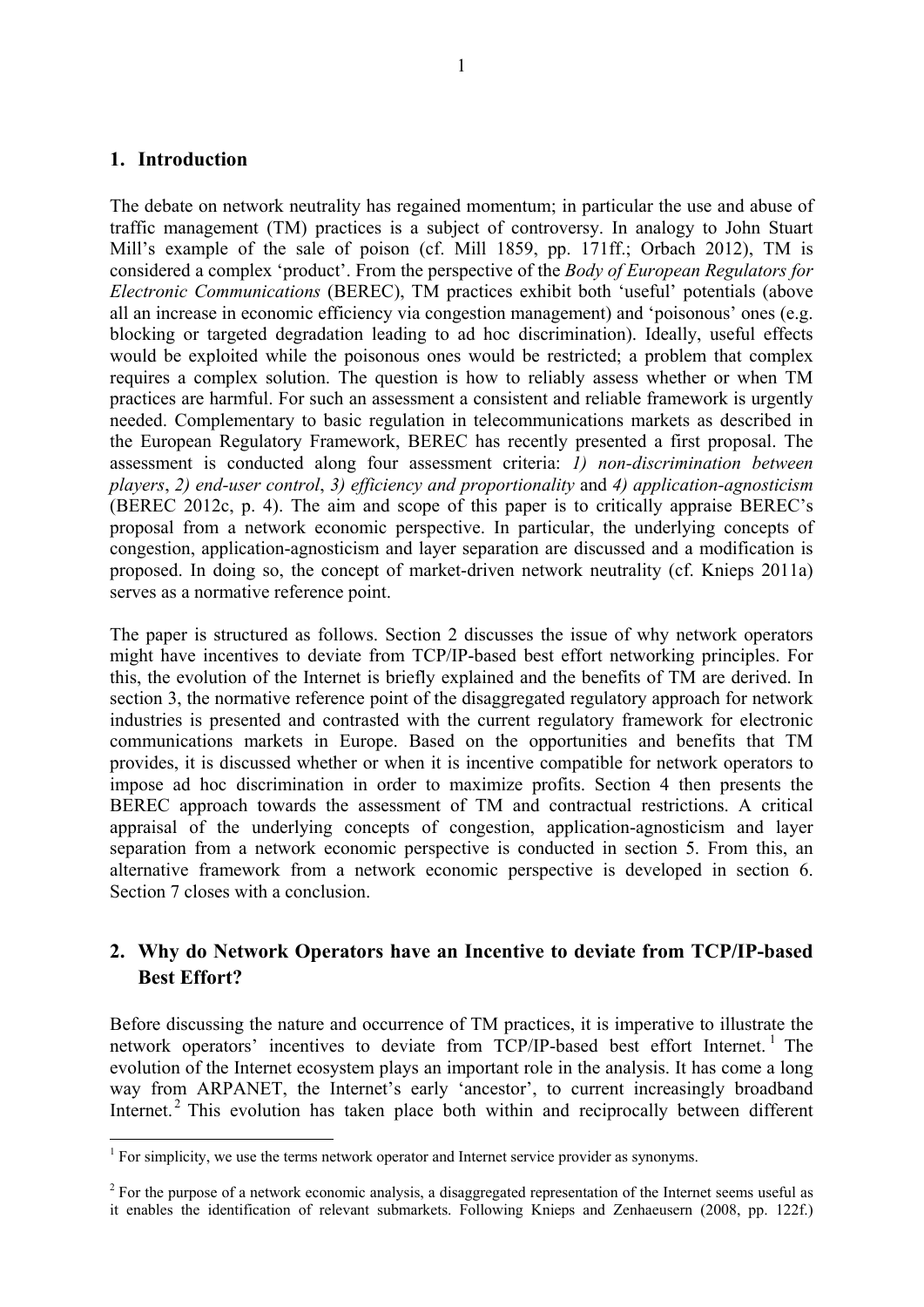components which as an entity represent the Internet. Physical network capacities, i.e. local as well as long distance telecommunications infrastructures have been changing continuously over time. Whereas fiber has already become the first choice technology for long distance telecommunications infrastructure, it is increasingly used in local telecommunications infrastructures. Internet traffic services (Internet access and Internet backbone services; specialized/managed services)<sup>3</sup> have evolved alongside the underlying infrastructure components. As a result, transmission capacities and data traffic have steadily been growing over the last decades. Technological progress in terminal equipment (e.g. PCs or smartphones) has led to higher processing power and/or storage capacities. All these developments have eventually paved the way for new generations of innovative Internet application services like telemedicine or video conferencing. The Internet's components constitute interdependent catalysts, which by interaction stimulate the spontaneous evolution of the Internet as a whole. Beyond technological considerations, from a network economic perspective two issues are most appealing with regard to the status quo Internet ecosystem: First, the fundamental heterogeneity between different kinds of Internet application services with respect to their sensitivity to the quality and bandwidth intensity of data transmission. And second, to date, the persistent endurance of the Internet's traffic rules determined by the TCP/IP-based best effort principle.

In the very beginnings of the commercialized Internet – due to the prevalence of relatively homogeneous narrowband Internet access technologies – there was not much of a variety in Internet application services. In fact, application services exhibited rather homogenous sensitivity to variations in the timeliness and stability of data transmission, i.e. traffic quality.<sup>4</sup> The emergence and gradual adoption of broadband access technologies affiliated with the innovation in Internet application services has led to a fundamental change in the Internet. In addition to the existing homogenous 'narrowband application services', innovative and increasingly complex 'broadband application services' like video conferencing had emerged. As a consequence, the heterogeneity between and the spectrum of different application services had widened considerably. Especially real-time application services deviate from narrowband application services in that they require comparably high and stable levels of traffic quality. In order to achieve full functionality, different application services a priori pose different requirements to traffic quality. Heterogeneity in Internet application services induces heterogeneous traffic quality requirements, which translate into a differentiated demand for traffic qualities (cf. e.g. Knieps and Zenhaeusern 2008, pp. 124ff.).

Although the evolution towards increasingly heterogeneous demands for traffic quality is a well-known phenomenon, it is not systematically taken into account by the Internet's 'traffic rules'. The fundamentals of TCP/IP-based best effort Internet are the end-to-end principle and the normative maxim of non-discrimination between data packets. In order to create 'fair'

 different components, which as an entity represent the Internet, can be described. Peripheral components of the Internet comprise physical network capacities, i.e. local as well as long distance telecommunications infrastructure components, terminal equipment and content. Core services of the Internet comprise Internet traffic services (Internet access and Internet backbone services) and Internet application services (e.g. search machines or voice over IP [VoIP]). Internet traffic services use upstream network capacities and serve as input for downstream Internet application services.

<sup>3</sup> Although subject to recent discussions, the topic of proprietary specialized/managed services (based on strict admission control) is beyond the scope of our paper.

<sup>4</sup> For example, sending an e-mail or downloading a file is both rather 'robust' and tolerant to distortions in data transmission. In our context, traffic quality is described by the network performance parameters delay, jitter and packet loss rate.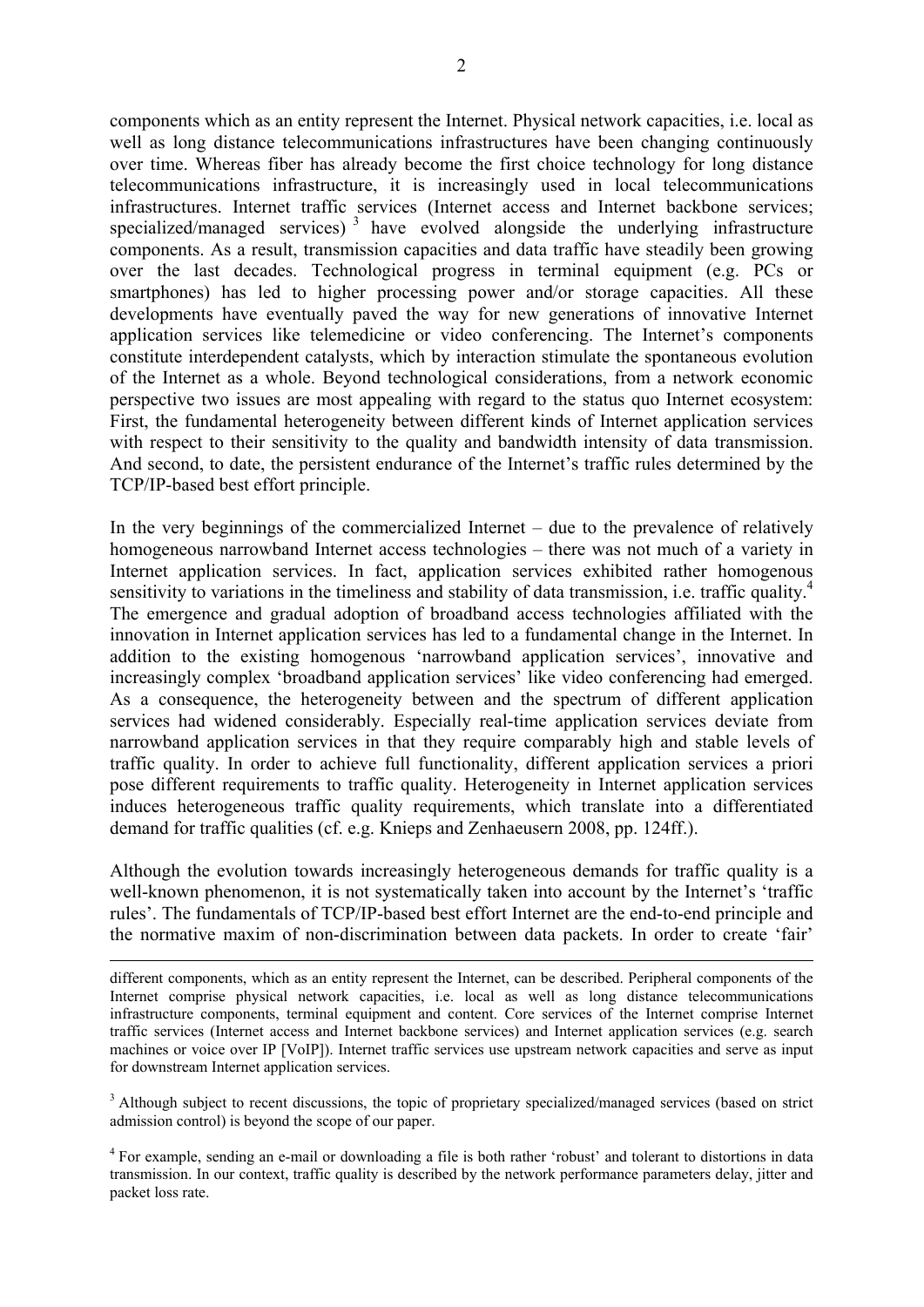sharing of network resources, TCP endogenously provides an average traffic quality depending positively on available capacity and negatively on levels of traffic flows. Nevertheless, a necessary condition for TCP's 'flow-rate fairness' is an environment of relatively homogeneous application services. Whereas in the narrowband era this was satisfied, the broadband-related increase in the degree of heterogeneity between Internet application services has changed the fairness situation fundamentally. Consider the case for rivalry in consumption of scarce network resources between a peer-to-peer file sharing application which is tolerant to losses in traffic quality and a VoIP application which is rather sensitive to quality losses.<sup>5</sup> While the file sharing application produces huge volumes of data traffic and consumes a huge bulk of the available bandwidth by using multiple TCP flows – hence degrading average traffic quality – the VoIP application suffers from it. In the end, TCP/IP-based non-discrimination between data packets unfolds discrimination potentials between application services; quality-sensitive application services may even be victim to crowding-out effects (e.g. Briscoe 2009; Knieps 2011a; Berger-Koegler and Kruse 2011). As a result, the persistent endurance of TCP/IP has led to an outcome clearly contradicting its purpose.

In addition to such qualitative considerations, quantitative challenges are thwarting supplyside capacity extension strategies in network infrastructure. Especially when network capacities are 'heavily' used, any marginal increase in demand for data traffic can cause (additional) losses in traffic quality and consequently in application functionality. The root causes are manifold: First and foremost, it can be observed that more people access the Internet, a fact further emphasized by increasing broadband availability and penetration rates. Empirical results show that higher data rates in Internet access are correlated with an increased demand for data (cf. e.g. OFCOM 2012, pp. 21f., OECD 2013). Second, there is a trend towards all-IP networks, enabling providers to offer voice, data and TV-services over IP-based network architectures (cf. e.g. Vogelsang 2009; BEREC 2012b, p. 50). Third, the emergence, growth and future role of cloud computing services have already shifted capacity and processing power resources from the edges into the core of the Internet. To make use of cloud-services, edges exchange data with nodes in the cloud.<sup>6</sup> This not only creates additional data traffic but also changes traffic patterns (cf. e.g. Kundra 2011; Mell and Grance 2011). Fourth, flat rate-based end-user pricing models lead to inefficient levels of bandwidth consumption by end users according to their saturation points. In this case, prices cannot fulfill their function of signaling scarcity (cf. Berger-Koegler and Kruse 2011, p. 6).<sup>7</sup>

To summarize, as a result of the transition from narrowband to broadband Internet, heterogeneity in access products, application services and content has crystallized. Different application services – a priori posing different requirements for traffic quality – increasingly translate into heterogeneous demand for traffic services. At the same time, the Internet's traffic rules determined by the TCP/IP-based best effort principle and the resulting homogenous average traffic quality create discrimination potentials between different application services whenever capacity is scarce. Best effort-compliant solutions to scarcity

<sup>1</sup> <sup>5</sup> The example is based on Briscoe (2009).

<sup>&</sup>lt;sup>6</sup> From this, asymmetries between downstream and upstream data flows are very likely to follow. In the example of web storage upstream exceeds downstream traffic, while in the case of web-based applications downstream data volumes exceed upstream data (cf. Faratin et al. 2007).

<sup>&</sup>lt;sup>7</sup> Faratin et al. (2007/2008) emphasize the evolution in Internet interconnection markets and highlight that growing asymmetries in data traffic flows between autonomous systems have caused an evolution in interconnection agreements.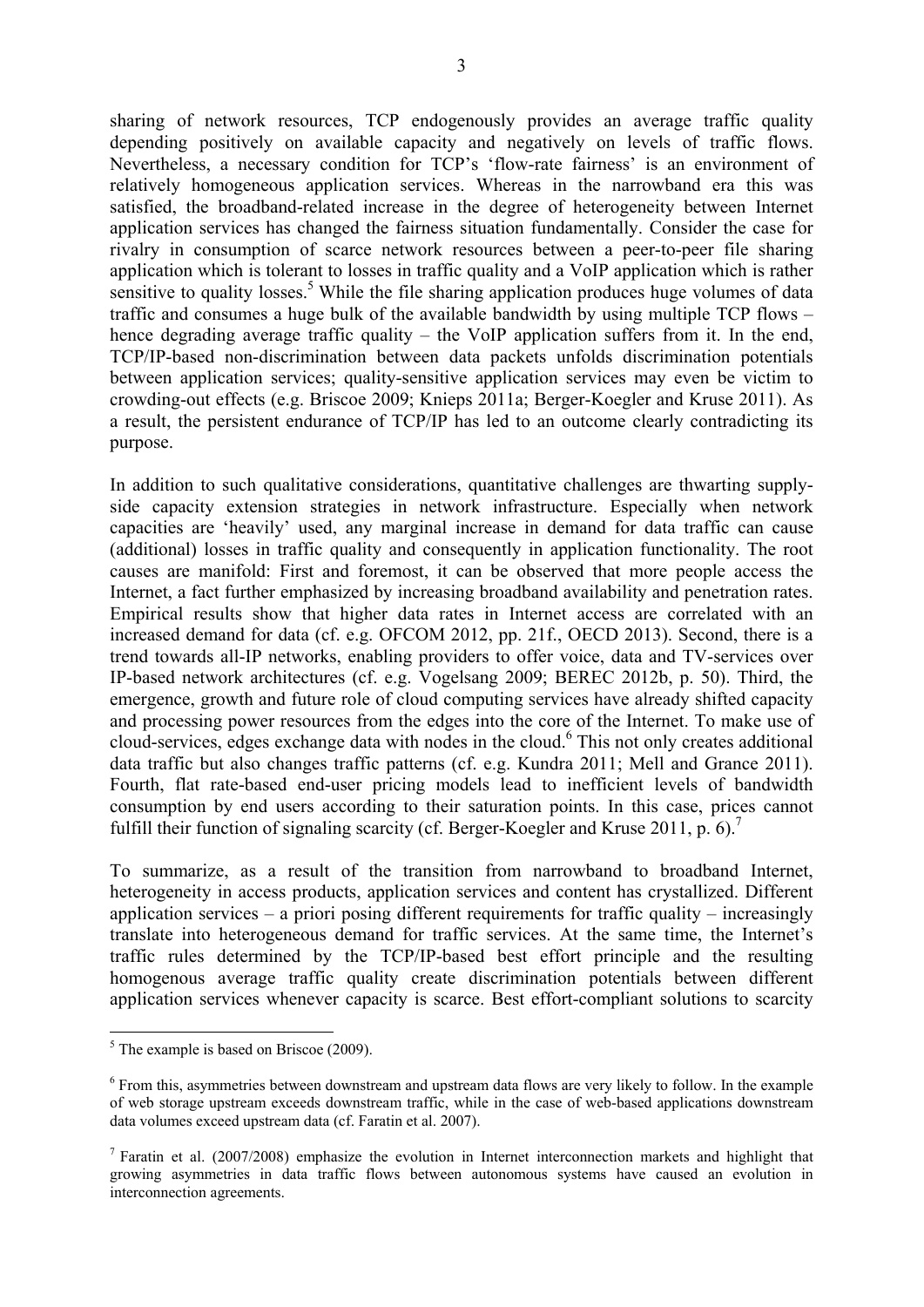problems are economically inefficient over-provisioning strategies, i.e. excessive investment in network capacities such that demand peaks can be processed without losses in traffic quality or user restrictions (e.g. introduction of non-optional volume caps for all users). Efficiency-enhancing overlay networks may also be installed.<sup>8</sup> Still, they can neither mend the root-causes of congestion problems nor discrimination potentials.

In contrast, TM practices can mend these. They provide means to implement efficiencyenhancing capacity allocation mechanisms in response to increasing heterogeneity.<sup>9</sup> As they require a deviation from TCP/IP-based best effort principles, the solution to the complex problem of finding the 'optimal deviation' is a complex task – a task so complex that only a solution driven by the market can yield optimal results. Only then can the dynamic and evolutionary market forces be incorporated into the search processes for optimal solutions.

#### **3. Why should Network Operators implement ad hoc Discrimination?**

Although the benefits of TM are obvious, TM can also be used to discriminate between content or application services. The purpose of TM practices may thus range from the benevolent intentions to increase social welfare to inefficient adverse practices such as targeted degradation of competitors' data traffic. Also, blocking and the curtailment of freedom of speech by governments may represent potential threats (cf. Solum and Chung 2003). Crucial to the analysis of the weal and woe of TM practices is the institutional framing of the markets. The question is when and to what extent market forces can prevent market participants from acting in a discriminatory manner and exploiting the 'poisonous' side of TM.

From a normative point of view, regulation in network industries comprises technical regulation, universal service regulation and market power regulation which must be considered complementary to the ex post application of the general competition law. A division of labor between competition policy and regulatory interventions is necessary. Aiming at the universal availability for end-users to access certain services (e.g. traditional voice telephone services) at a minimum quality at politically desirable prices, universal service regulation is the proper measure. Prior condition for workable competition is technical regulation. It shall ensure the functioning of the networks (e.g. interoperability, number portability, spectrum policy etc.) and also includes measures for consumer protection (e.g. transparency, switching). <sup>10</sup> Transparency is of vital importance for competition to work efficiently, since switching costs largely depend on the technical and contractual ability to

<sup>&</sup>lt;sup>8</sup> In our context, overlay networks are virtual networks located on top of the basic Internet infrastructure enhancing the Internet's basic functionality. They may increase efficiency by subtle routing algorithms (routing overlay networks [RONs]) or by distributed caching of content leading to increased load balancing (content delivery networks[CDNs]). They can be used to bypass best effort Internet's inefficiencies, but are also limited in their impact as they still rely on the basic Internet as an infrastructure. For an overview see Clark et al. (2006). Moreover, CDNs are considered complementary to best effort Internet but only partial substitutes for priority schemes (cf. Berger-Koegler and Kruse 2011, p.15).

<sup>&</sup>lt;sup>9</sup> Traffic management is defined in RFC 3272: "[T]raffic management includes (1) nodal traffic control functions such as traffic conditioning, queue management, scheduling, and (2) other functions that regulate traffic flow through the network or that arbitrate access to network resources between different packets or between different traffic streams" (Awduche et al. 2002).

<sup>&</sup>lt;sup>10</sup> In our paper, we consider general consumer protection such as information on tariff pricing and quality characteristics as part of technical regulation.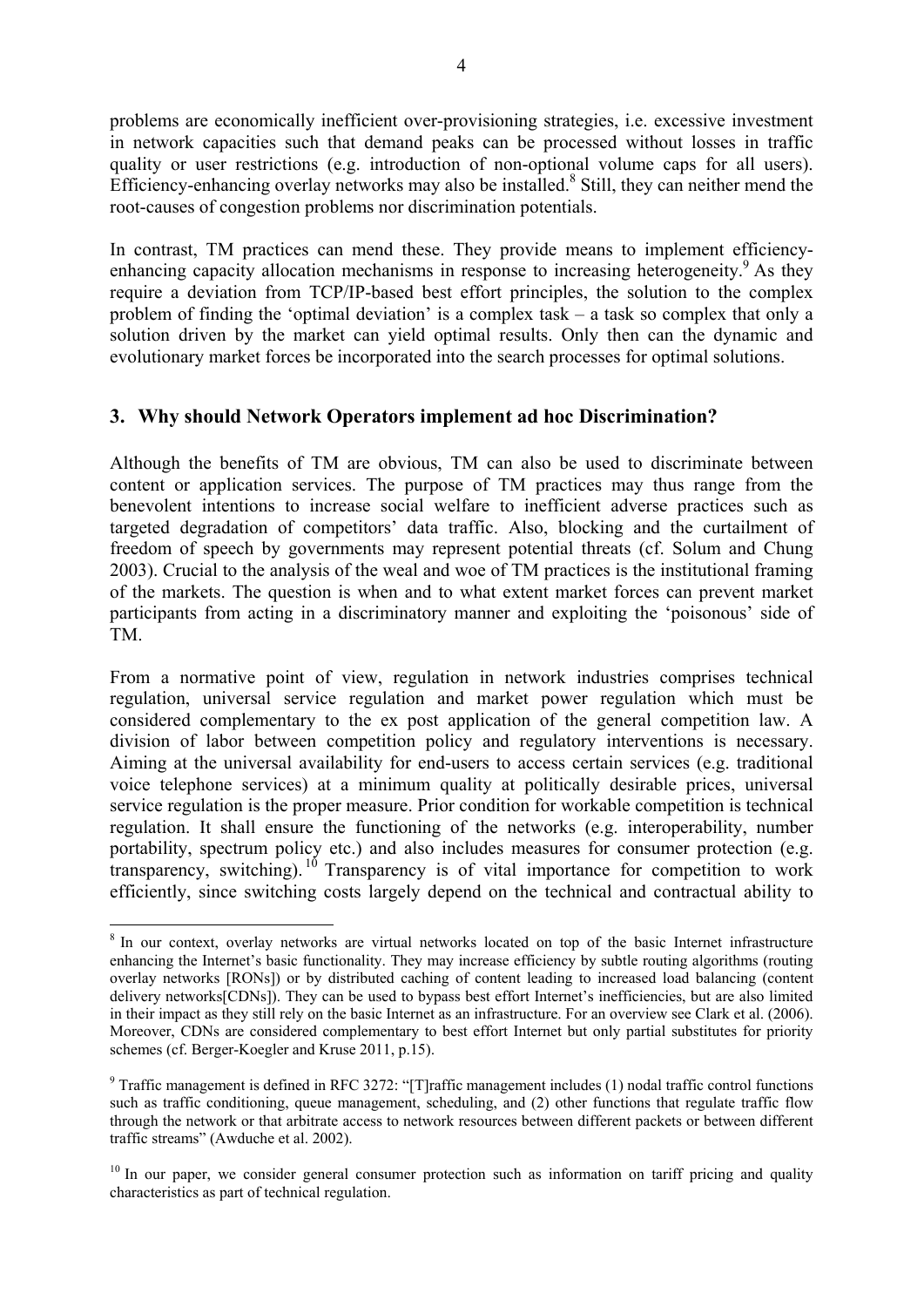switch operators and on the information about the operator's TM practices in a way understandable for end-users. A market can only unfold its full potential if market participants are able to make informed decisions. Corresponding efforts towards technical regulation must be made to enable workable competition but must be differentiated from regulation of network-specific market power. Insufficient technical regulation may cause both significant switching costs and lock-in effects and thus lend market power to network operators. Still, the adequate response is technical regulation. Likewise, perfect information cannot prevent or discipline network-specific market power.

Following the disaggregated regulatory approach, market power regulation aims at disciplining monopolistic bottlenecks. Monopolistic bottlenecks endow the corresponding firm with network-specific market power, which can neither be disciplined by active nor by potential competition. In contrast to global regulation, only those components in the value chain exhibiting both the characteristic of a natural monopoly in the relevant range of demand and irreversible costs –i.e. monopolistic bottlenecks – form the minimum regulatory basis and are subject to tailor-made market power regulation. The precise localization and periodic revision of the regulatory basis is highly important. A misled regulatory basis leads to massive distortions to competition by false positive or false negative regulatory fallacies<sup>11</sup> and may trigger interventionist chain reactions (cf. Knieps 1997; Knieps and Zenhaeusern 2013).

Put simply, causes of market inefficiencies must be localized and tackled at their roots. As in the case of monopolistic bottlenecks in local telecommunications infrastructure, proper regulation serves as a substitute for active and potential competition and prevents network operators from transferring market power into downstream service markets. Concerns of undue discrimination by network operators in service markets can thus be widely eliminated as ad hoc discrimination in these markets is not incentive compatible for network operators (cf. Knieps 1997; Blankart et al. 2007).

The 'Regulatory framework for electronic communications in the European Union' was issued in 2002 and revised in 2009 in order to create harmonized community-wide markets for electronic communications.<sup>12</sup> With respect to market power regulation, the framework is widely consistent with the disaggregated regulatory approach. The 'three-criteria test' as the relevant tool to identify firms with dominant positions ('significant market power') in the markets is closely related to the theory of monopolistic bottlenecks.<sup>13</sup> Complementary efforts towards technical and universal service regulation shall ensure transparency and low switching costs. In addition, national regulatory authorities (NRAs) may even impose

<u>.</u>

 $11$  False positive regulatory fallacies occur if the regulatory basis is too wide, i.e. there is over-regulation. In contrast, false negative regulatory fallacies occur if the regulatory basis is too narrow, i.e. there is a lack of regulation.

 $12$  For a discussion of the 2009 revised framework see Knieps and Zenhaeusern (2010). For a disaggregated localization of monopolistic bottlenecks and its application in European markets for telecommunications see Blankart et al. (2007) and Knieps and Zenhaeusern (2010).

<sup>&</sup>lt;sup>13</sup> Commission Recommendation of 11 February 2003 on relevant product and service markets within the electronic communications sector susceptible to ex ante regulation in accordance with Directive 2002/21/EC of the European Parliament and of the Council on a common regulatory framework for electronic communications networks and services (notified under document number C(2003) 497) (2003/311/EC), OJ, 8.5.2003, L 114/45– 49.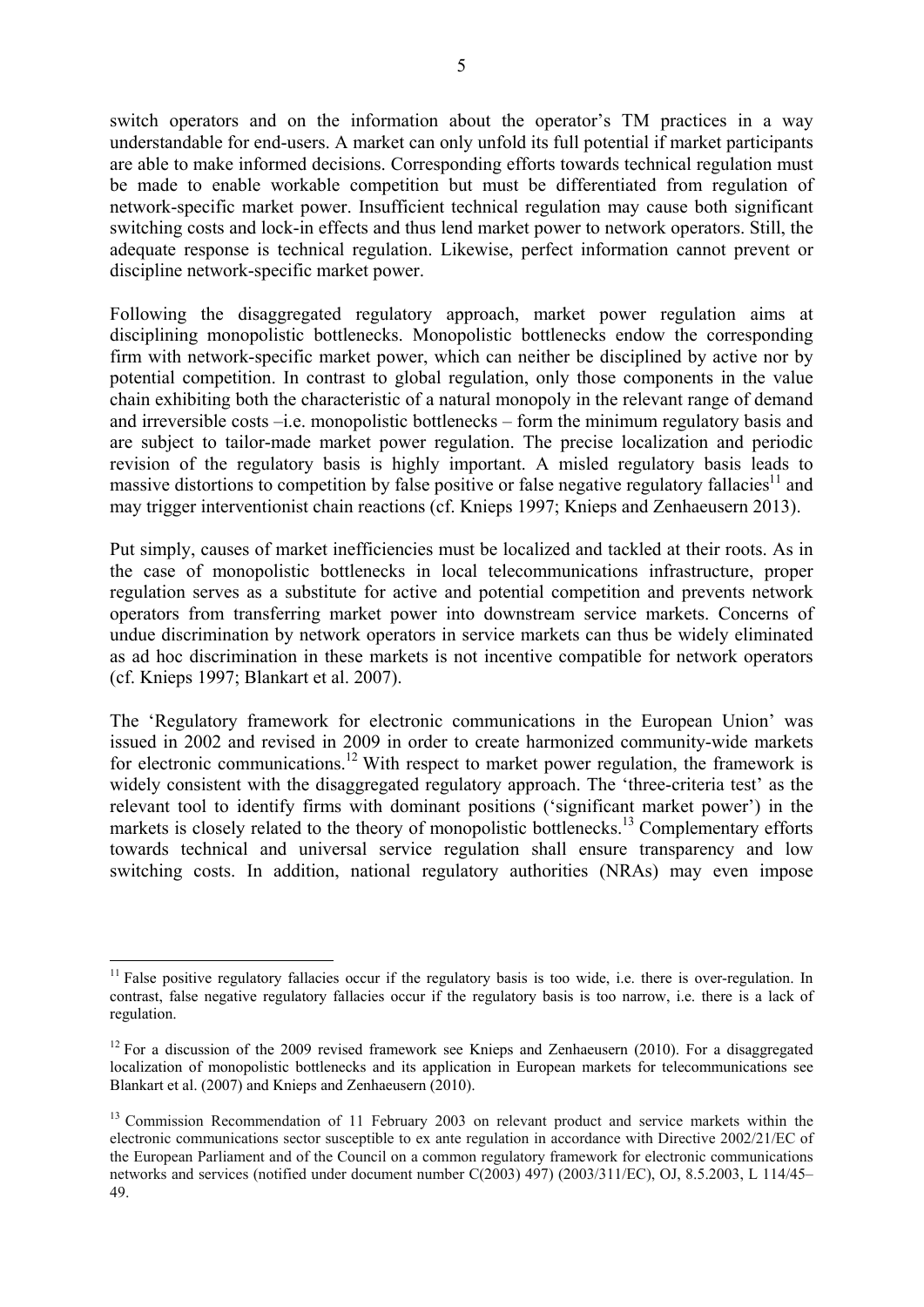minimum quality standards.<sup>14</sup> This especially is considered as a measure of last resort to prevent discriminatory behavior by network operators culminating in what is known as the 'dirt road' argumentation. 15 However, within the European market framing, such ad hoc discrimination can only be incentive compatible for network operators if regulation fails to meet its objectives.

Although the cases of Madison River and Comcast<sup>16</sup> often serve as examples of ad hoc discrimination by using adverse TM practiced, it is important to notice that broadband access in the U.S. has been subject to considerable deregulation efforts (cf. Bauer 2005). As an assessment of incentives for ad hoc discrimination by network operators crucially depends on the corresponding market framing, the fundamental differences between the U.S. and European regulatory frameworks must be taken into account. Lessons and experiences from the U.S. cannot easily be transferred to European communications markets. As cases similar to Madison River or Comcast have not been discovered in Europe, there is currently no evidence for negative regulatory fallacies or requirements to implement measures beyond basic regulation to prevent discriminatory behavior. Any further regulatory interventions in service markets must be considered detrimental and superfluous (cf. Knieps and Zenhaeusern 2008).

#### **4. The BEREC Approach**

<u>.</u>

BEREC note that TM practices are neither good nor bad per se. As TM may potentially increase or decrease welfare, they emphasize the necessity of a consistent reference point for

<sup>&</sup>lt;sup>14</sup> E.g.: Directive 2002/19/EC of the European Parliament and of the Council of 7 March 2002 on access to, and interconnection of, electronic communications networks and associated facilities (Access Directive), OJ, 24.4.2002, L 108/7–20, Article 9(1);

Directive 2002/22/EC of the European Parliament and of the Council of 7 March 2002 on universal service and users' rights relating to electronic communications networks and services (Universal Service Directive), OJ, 24.4.2002, L 108/51–77, Article 22;

Directive 2009/136/EC of the European Parliament and of the Council of 25 November 2009 amending Directive 2002/22/EC on universal service and users' rights relating to electronic communications networks and services, Directive 2002/58/EC concerning the processing of personal data and the protection of privacy in the electronic communications sector and Regulation (EC) No 2006/2004 on cooperation between national authorities responsible for the enforcement of consumer protection laws, OJ, 18.12.2009, L 337/11-36, Recital 34 and Article 21.

Although universal service debates in the context of broadband Internet are quite prominent and certainly important when it comes to the comprehensive provision of high-speed access to end-users, it is beyond the scope of this paper. Interesting however is Recital 34 of Directive 2009/136/EC stating: "In order to meet quality of service requirements, operators may use procedures to measure and shape traffic on a network link so as to avoid filling the link to capacity or overfilling the link, which would result in network congestion and poor performance."

<sup>&</sup>lt;sup>15</sup> Along this line of argumentation, in a scenario of price and quality differentiation (via prioritization), a network operator has incentives to implement ad hoc discrimination in order to maximize his revenues by degrading free best effort traffic quality in such a way that users are forced to choose 'higher' traffic classes which cost them positive prices (cf. Knieps 2011a).

<sup>&</sup>lt;sup>16</sup> *Madison River Case:* a U.S. telecommunications provider that blocked VoIP applications and was fined by the Federal Communications Commission (FCC) in March 2005. *Comcast Case:* a U.S. cable access provider that interfered with BitTorrent-related peer-to-peer data traffic and was sanctioned by the FCC in 2008 (cf. Kahn 2007, p. 3; FCC 2008; Lee and Wu 2009, p. 61).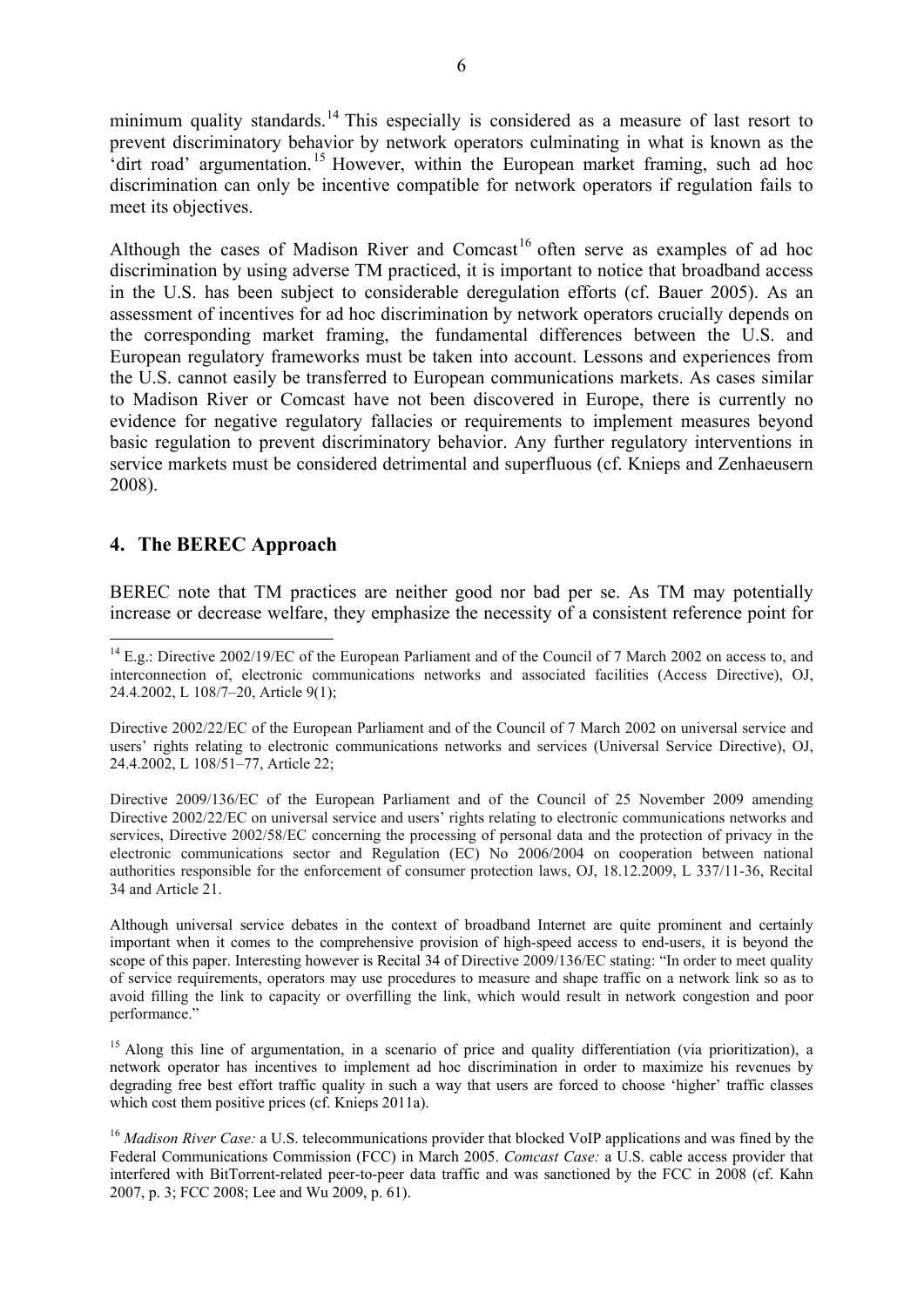case-by-case assessment. In order to evaluate the reasonableness of contractual restrictions and TM practices, BEREC (2012c, p.4) has proposed four criteria which can be considered complementary to basic regulation and general competition policy: *1) Non-discrimination between players*, *2) End-user control*, *3) Efficiency and Proportionality* and *4) Applicationagnosticism*. A TM practice must fulfill all four criteria to be considered reasonable.

Criterion 1) shall ensure that network operators do not discriminate between different providers of content or application services on an ad hoc basis. In 2) BEREC highlights that the use of TM practices by network operators should be requested by end-users who should also be able to deactivate it. Criterion 3) is straightforward and implies that TM practices shall be targeted and restricted to specific objectives. Oversized TM interventions may lead to significant distortions. In 4) BEREC's preference for application-agnostic TM practices is highlighted. BEREC defines the underlying concept as follows:

"A function that is application-agnostic is treating all applications similarly (e.g. IP packets from all applications put in the same forwarding queue) while application-specific functions treat individual applications differently (e.g. VoIP is blocked or P2P is throttled while other applications are not)" (BEREC 2012a, p. 29).

Although BEREC's preference for homogeneous treatment of (possibly heterogeneous) applications and contents is expressed, they allow for deviations from a strict interpretation of application-agnosticism:

"Application-specific differentiation involving *preferential treatment* needs to be evaluated based on the effect this may have on the rest of the traffic. […] Providing access with *application-agnostic traffic classes* (priority levels) needs to be evaluated based on the effect that higher-priority traffic classes may have on lower-priority classes. As in the application-specific category above, decreasing performance over time for lower-level classes may indicate that the existence of higher-level classes effectively constitute a *degradation* of these lower-level traffic classes." (BEREC 2012a, pp. 49f.).

Further, compliance with application-agnosticism is considered equivalent with the principle of layer separation of the network layer<sup>17</sup> and the application layer.<sup>18</sup> As layer separation has played an important role in the evolution of the Internet's open architecture it is a concept worth being safeguarded by appropriate means.<sup>19</sup> In the context of the status quo Internet, BEREC proposes a layer separation based on the OSI reference model.<sup>20</sup> In order to fulfill the criterion of layer separation TM practices by network operators must be located in the network layer. Whenever TM practices require the integration of network and application layer, these practices violate the criterion.

<u>.</u>

<sup>&</sup>lt;sup>17</sup> In our paper, BEREC's network layer is terminologically equivalent to what we later label transport layer.

 $18$  "This parallels the fact that the decoupling between network and application layers is a characteristic feature of the open Internet" (BEREC 2012c, p. 4).

<sup>&</sup>lt;sup>19</sup> The Internet once started out as an overlay network on top of the public switched telephone network (PSTN); adding enhanced functionality and using existing infrastructure. In PSTN, traditional telephone calls were circuit-switched and designed to deliver end-to-end service level guarantees. Transport and application layers were integrated and end-to-end services were offered and provided by telephone companies. Nowadays, there is a convergence of network architectures culminating in next generation networks including high-speed fiberbased broadband access technologies. In contrast to circuit-switched voice telephony, within the packet-switched TCP/IP-based Internet, the separation of transport and application layers is desired.

<sup>&</sup>lt;sup>20</sup> The OSI reference model consists of physical layer (Layer 1), data link layer (Layer 2), network layer (Layer 3), transport layer (Layer 4), session layer (Layer 5), presentation layer (Layer 6) and application layer (Layer 7). While routing of data packets through the network is attributed to the network layer, the transport layer functions include e.g. end-to-end based re-transmission requests and packet-flow management (cf. Valdar 2006, pp. 187f.).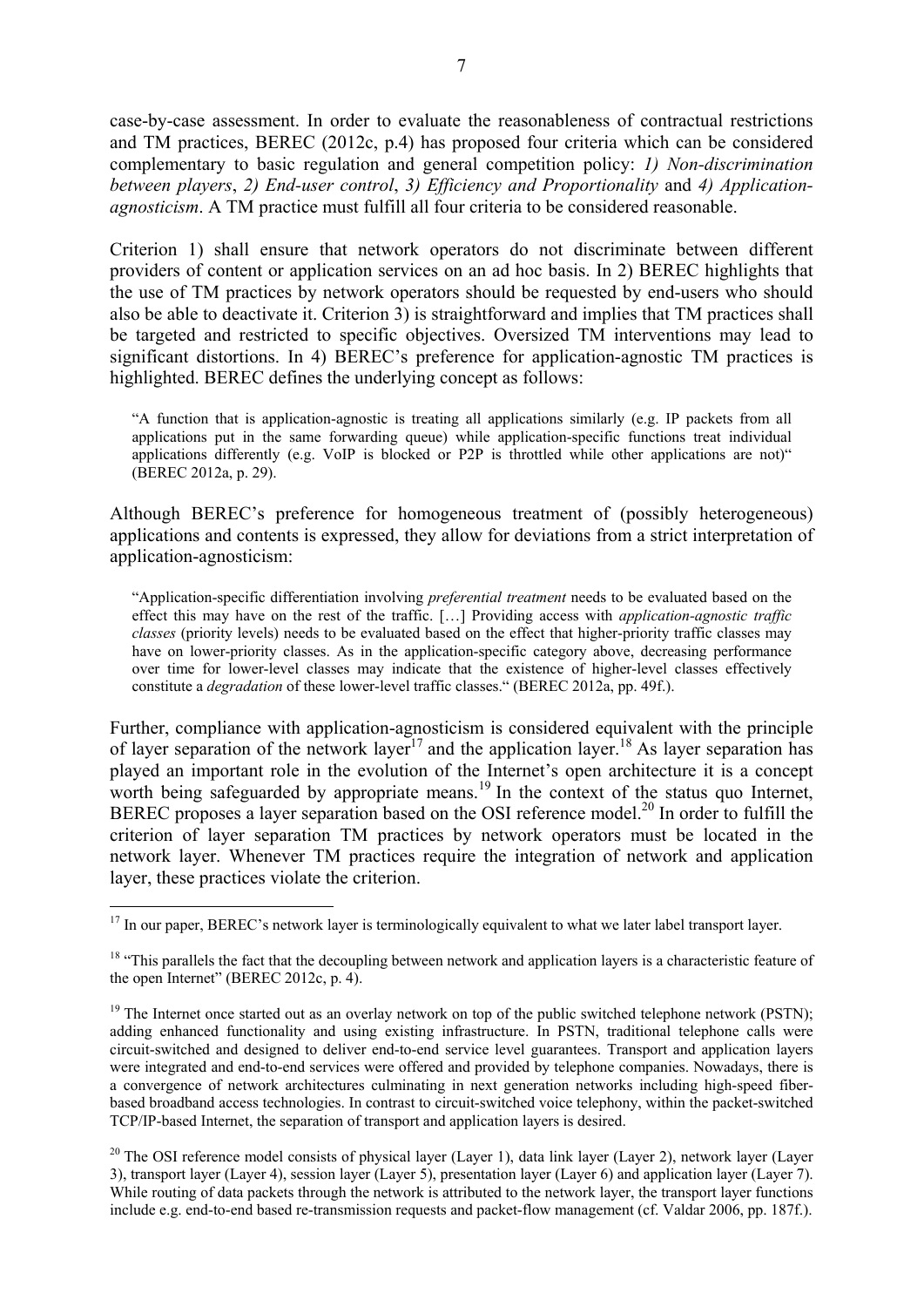

#### **Figure 1: BEREC's Layer Separation Proposal**

OSI Reference Model BEREC's Layer Separation

Source: Author; based on Valdar 2006, pp. 187f. and BEREC 2011, p. 16

Figure 1 illustrates their proposal. According to their definition, the network layer consists of OSI layers 1 to 3 while the application layer comprises OSI layers 4-7. Within this framework they classify TM practices in three distinct categories (cf. BEREC 2011, pp. 18ff.). The first category of TM (TM type I) includes techniques implemented by the network operator within the boundaries of its own network/autonomous system.<sup>21</sup> Basically, these interventions are executed in OSI layer 3 or below and are consequently attributed to the network layer. Category 2 (TM type II) embraces TM practices that are typically executed in the end nodes (e.g. TCP congestion control), meaning outside the network operator's genuine competency and responsibility. Here, OSI layer 4 plays an all-important role; by BEREC's definition this is part of the application layer. The last category of TM (TM type III) consists of measures taken by network operators within their networks/autonomous systems executed above OSI layer 3 (e.g. deep packet inspection [DPI])). It is also mentioned that in the provision of different priority levels or traffic classes both TM type I (forwarding) and TM type III (tagging/classification) are involved (cf. BEREC 2012c, pp. 1f.). In this case, the layer separation principle is violated and according TM practices are threatened being labeled unreasonable.

Increasing efficiency by means of congestion management is a major cause to deviate from best effort TCP/IP and to implement TM. In order to assess according TM practices and to evaluate their welfare effects, a thorough understanding of Internet congestion consistent with the applied assessment criteria is necessary. BEREC defines Internet congestion as follows:

"Congestion is the situation met in IP networks when traffic increases to a level where routers run out of buffer space and are forced to start dropping some IP packets. By default, this is done randomly. Congestion in IP networks can occur caused by unpredictable/unavoidable situations or caused by a failure of the ISP to provide sufficient capacity." (BEREC 2012a, p. 6).

BEREC's interpretation of congestion stems from networking theory and is equivalent to the TCP-based congestion concept. The relevant congestion signal for the well-known 'additive

 $21$  Examples are techniques à la differentiated services (DiffServ) or multiprotocol label switching (MPLS) that are performed at a set of nodes inside the network or packet-by-packet-based queue management (e.g. weighted fair queueing [WFQ] or random early detection [RED]) (cf. BEREC 2011, p. 18).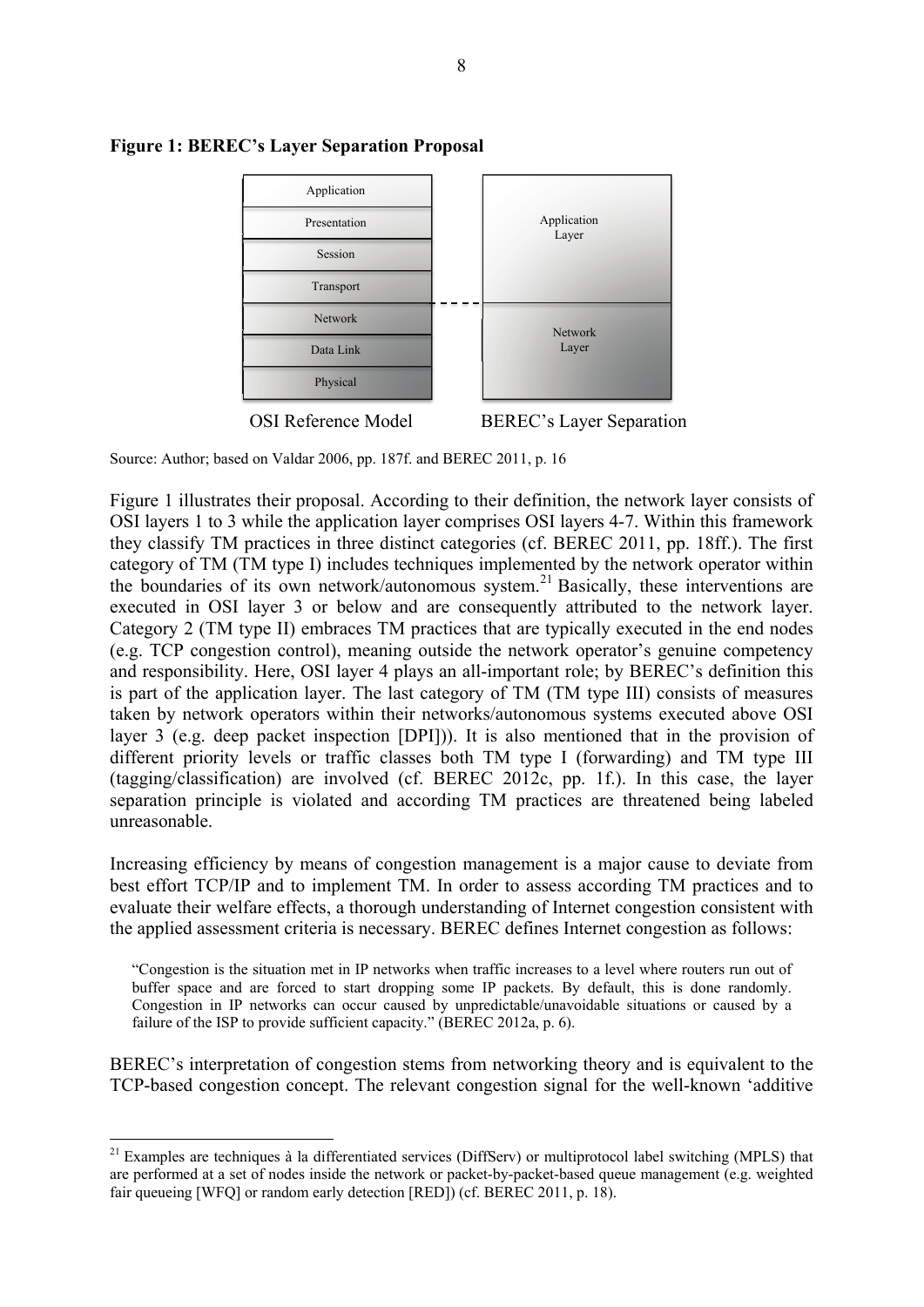increase multiplicative decrease' congestion control policy to take effect is a packet loss (cf. Jacobson 1988, pp. 319*ff.*).

#### **5. A Critical Appraisal from a Network Economic Perspective**

As will be shown in this section, a rigorous analysis of the BEREC proposal from a network economic perspective reveals interesting insights. In the course of our critical appraisal, three aspects are emphasized: BEREC's understanding of Internet congestion, the concept of application-agnosticism and the proposed layer separation.

#### **The Concept of Internet Congestion**

Despite its potential downsides, from a social welfare perspective TM is a 'useful' tool to internalize externalities. Externalities in the usage of scarce network resources result from congestion and very much resemble those in traditional transportation networks. Hence, normative insights can be gained from the field of transport economics (cf. Knieps 2011a, p. 28). On these grounds – preliminary to further discussion of the reasonableness of TM – Internet congestion and resulting negative externalities are briefly explicated.

Problems of Internet congestion constitute local phenomena. Hence, congestion problems in the access service networks cannot be reduced by capacity extension 'somewhere' in the backbone where fiber is cheap. As BEREC's interpretation of congestion considers a packet loss as the relevant congestion signal, those situations in which delay and jitter in data transmission occur due to queues building up at the nodes with queue length not exceeding buffer capacity are not considered as congestion. In contrast, a network economic perspective reveals that whenever a marginal increase in data traffic – i.e. one additional data packet traverses a cable or arrives at a link – affects any other data packet in that cable or that link in that it creates externality costs, the cable or link is congested.<sup>22</sup> The negative effects (increase in delay, jitter *and* potentially in packet loss rate) on any other individual are reflected in reduced average traffic quality (cf. Knieps 2011a). Simply put, increased usage of fixed network resources increases scarcity, decreases TCP/IP-based average traffic quality and produces externality costs. As this makes clear, the economic definition of congestion differs fundamentally from the definition provided by networking theory used by BEREC. So, whenever congestion externalities occur, differentiation with respect to traffic quality may serve as a proper means to increase social welfare. The technical interpretation of congestion cannot serve as an adequate basis for grasping the idea of negative externalities and the resultant opportunity costs of network usage. Thus, an adequate assessment on the weal and woe of TM practices should rather be based on an economic understanding of congestion.

#### **The Concept of Application-Agnosticism**

1

In section 3 we concluded that incentives for ad hoc discrimination crucially depend on the market power situation of the network operators. Any analysis of the weal and woe of TM practices must consider the institutional framing of the relevant markets. Under the current regulatory regime, significant market power is disciplined by tailor-made ex ante market

<sup>&</sup>lt;sup>22</sup> "[W]hen an increase in the use of a facility or service which is used by a number of people would impose a *cost (not necessarily a monetary cost) on the existing users, that facility is said to be 'congested'"* (Pearce 1992 in Bauer *et al.* 2009, p. 11). In our case, a situation of partial rivalry exhibits the following characteristics: consumption of transmission services by one individual does not exclude other individuals from consuming transmission services. Notice that at the physical infrastructure level, there exists direct rivalry between data packets at the link (e.g. as it is the case with first-in-first-out [FIFO] queueing at the routers). As a result, at the complementary data traffic service level there is partial rivalry in consumption which indicates congestion (cf. Kruse 2011, p. 11).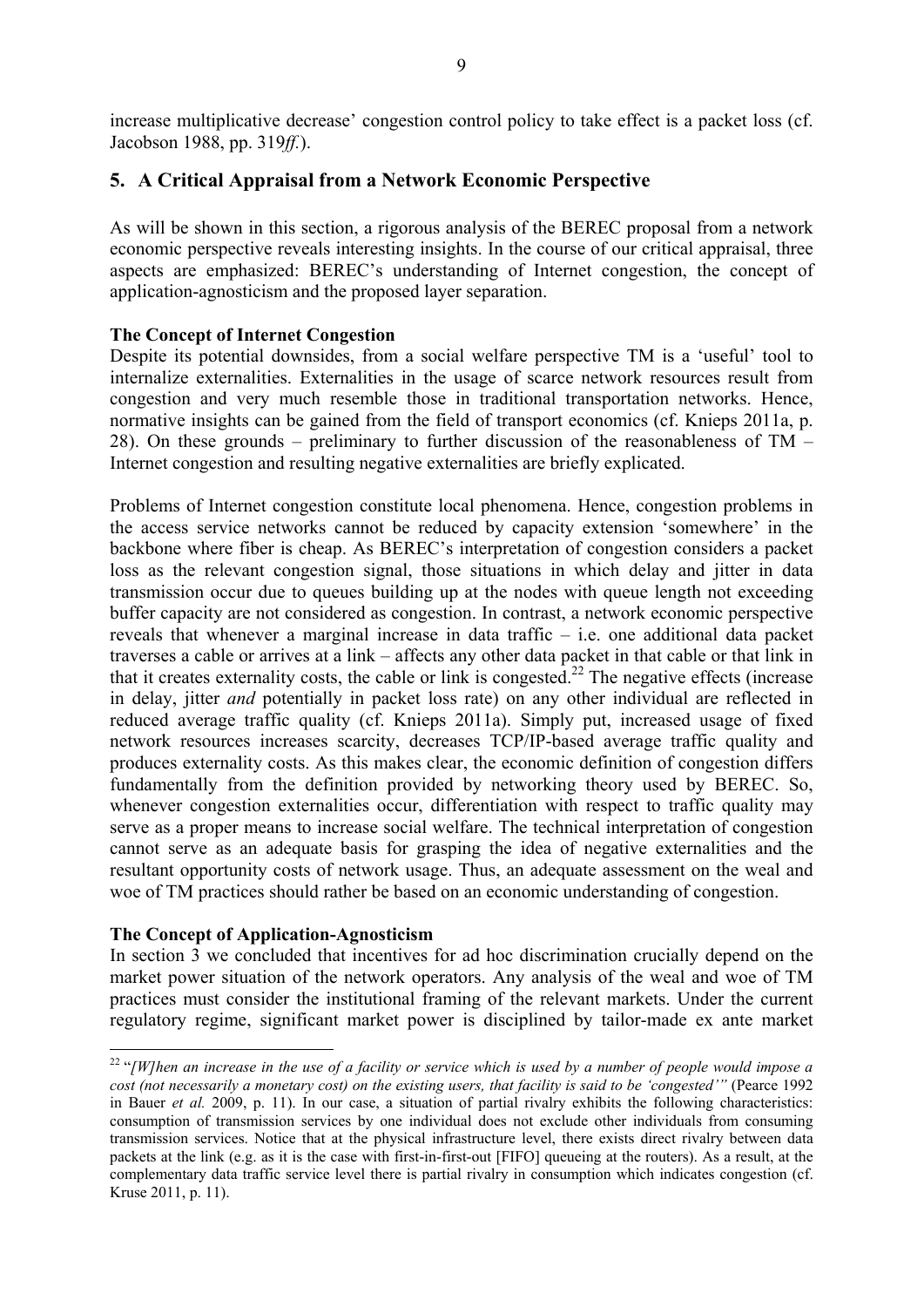power regulation often comprising unbundling obligations and incentive regulation ensuring that the market power transfer chain is broken; in other words, there is no possibility of transferring upstream market power into complementary downstream service markets. If adequately applied, the combination of basic regulation (market power regulation, technical regulation and universal regulation) and general competition law ensures that competitive forces in service markets prevent network operators from implementing ad hoc discrimination. Hence, additional regulatory interventions are not necessary. On this basis, BEREC's proposed four criteria for the assessment of reasonableness of contractual relations and TM practices are critically appraised. Before turning to the actual concept of applicationagnosticism, we briefly discuss criteria 1) to 3).

*Non-Discrimination between players* as expressed by BEREC in criterion 1) is only relevant in an environment where market power exists, i.e. if a false negative regulatory fallacy is in place. As mentioned above, if market power is disciplined at its roots, it cannot be transferred to downstream service markets and ad hoc discrimination is therefore not incentive compatible. The same line of argumentation is applied to criterion 2) with respect to *End-user control*. In a competitive environment, switching enables end-users to choose from a variety of tariff schemes provided by several operators. The tariffs differ in service characteristics and prices so that end-users choose the tariff best suiting their demand. Criterion 3) *Efficiency and Proportionality* is straightforward and implies that TM measures shall be targeted and restricted to specific objectives. Tailor-made TM practices shall minimize distortions.<sup>23</sup>

In criterion 4) *Application-agnosticism*, BEREC's preference for homogeneous treatment of (possibly heterogeneous) applications and contents is expressed. To grasp the meaning of application-agnosticism, briefly consider the example given in section 2. It was shown that in case of rivalry in consumption of scarce network resources between a peer-to-peer file sharing application and a VoIP application, the TCP/IP-based non-discrimination between data packets unfolds discrimination potentials between heterogeneous application services. So, in the context of broadband Internet, a strict interpretation of application-agnosticism as a concept very much related to technical neutrality between data packets (i.e. strict network neutrality) shall not be misunderstood as a fairness criterion. Rather, deviations from strict application-agnosticism and strict neutrality principles may well be desirable.

As a normative reference point for an optimal deviation from strict application-agnosticism, the concept of market-driven network neutrality according to Knieps (2011a) is introduced. In a competitive environment, entrepreneurial search processes for optimal price and quality differentiation strategies lead to an endogenous capacity allocation such that there is no incentive for network operators to discriminate between different application services or content. The approach is based on quality differentiation via prioritization and a complementary price differentiation<sup>24</sup> scheme based on the opportunity costs of capacity usage. However, such a market-driven approach most likely represents an outcome in which strict application-agnosticism is violated. But, as the prioritization decision is at least indirectly<sup>25</sup> made by end-users, the sole task of the network operator is the implementation. In

<sup>&</sup>lt;sup>23</sup> If for technological reasons, only coarse-grained and thus suboptimal TM is applicable, deviations from the normative recommendations are to be minimized.

<sup>&</sup>lt;sup>24</sup> The pricing strategy is based on congestion pricing. A fact further emphasizing the importance of a proper understanding of congestion.

<sup>&</sup>lt;sup>25</sup> It may be indirect through the purchase of an application service, which at the retail level is 'bundled' by the network operator with a corresponding traffic service. Here, a self-selection mechanism ensures that end-users can reveal their willingness to pay for different application services.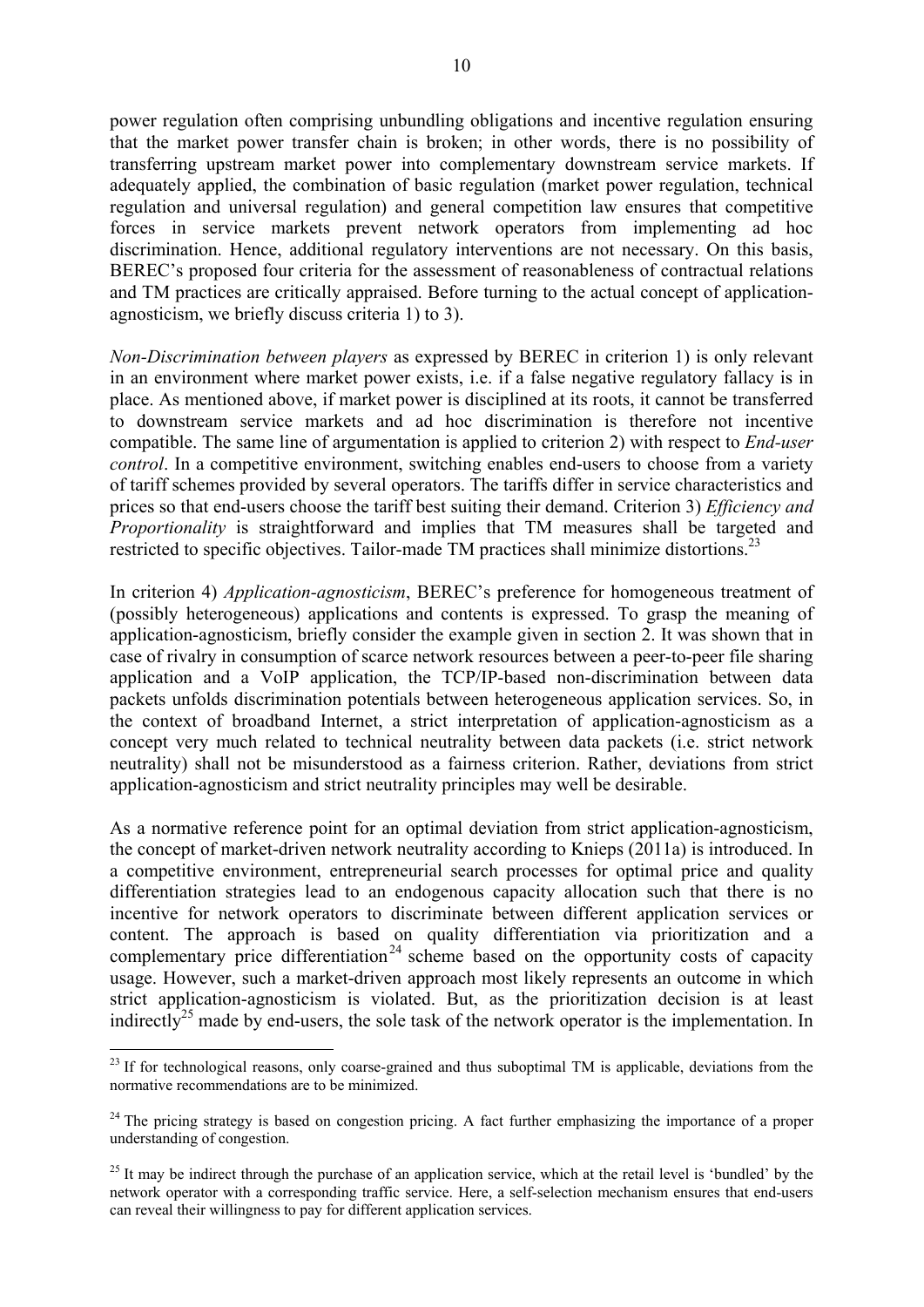contrast to targeted degradation by some 'practicable mark'<sup>26</sup> resulting in a network operatordriven discriminatory capacity allocation, a self-selection process ensures a decentralized and endogenous capacity allocation between traffic classes reflecting the heterogeneity in demand for traffic quality. Depending on end-user preferences, heterogeneity of application services within the traffic classes may result.<sup>27</sup> In a competitive environment, such a deviation from application-agnosticism is no need to intervene since it only reflects the outcome of an endogenous, market-driven optimization process determined by an inherent heterogeneity. As a result, it is obvious that deviating from strict application-agnosticism is no reliable signal for unreasonableness per se. Rather, the outcome of an endogenous, market-driven search process deviating from strict application-agnosticism has in any case to be considered optimal since it is the natural outcome reflecting heterogeneity in demand.

BEREC's preference for strict application-agnosticism turns out to be a fallacy. In broadband Internet, strict application-agnosticism cannot be considered as a major goal of TM since it only curtails search processes within the markets to find superior solutions. It only holds in a homogeneous narrowband best effort context. Prohibition of (a subset of) TM practices by regulatory interventions constitutes a false positive regulatory fallacy (cf. Knieps and Zenhaeusern 2008). It not only deprives network operators of means to improve efficiency within their networks, it also curtails the possibility to meet end-users' heterogeneous demands for traffic quality. Instead, from a network economic perspective, a market-driven interpretation of application-agnosticism deviated from the concept of market-driven network neutrality as an abstract concept is desirable.

#### **BEREC's Layer Separation**

1

BEREC's delineation proposal for a separation of network and application layer is consistent with a strict interpretation of application-agnosticism. But, as a mere deviation from strict application-agnosticism is no reliable signal for unreasonableness of TM practices per se, the question arises if the proposed layer separation by BEREC is compatible with the network economic concept of a market-driven interpretation of application-agnosticism.

In section 4 it was shown that BEREC's layer separation proposal sharply differentiates between what they label network layer and application layer. According to their framework, any practice that integrates application and network layer violates the layer separation principle and is threatened to be considered unreasonable. As an example, their delineation concept labels ad hoc discrimination by network operators based on some 'practicable mark' (TM type III, e.g. based on DPI) unreasonable. Although this is comprehensible, we have shown that if markets are regulated properly, such behavior is not incentive compatible. As their delineation concept is derived from the rigid concept of strict application-agnosticism and the technical OSI reference model, it lacks a network economic foundation.

The restrictiveness of BEREC's proposal can be shown in the case of prioritization. According to Knieps (2011a/b) the adequate mechanism to achieve market-driven network neutrality comprises the implementation of adequate price and quality differentiation based on

<sup>&</sup>lt;sup>26</sup> Network operators may use information either in the IP/MPLS or transport layer protocol header or in the packet payload as a 'practicable mark' in a Pigouvian sense for targeted differentiation.

 $27$  A 'natural outcome' to be expected from this is that end users will have comparable high willingness to pay for (some) application services which are sensitive to traffic quality while application services which are nonsensitive to traffic quality will probably not exhibit high willingness to pay. Hence, end-user preferences endogenously determine differentiation between different application services by assigning them to different traffic classes.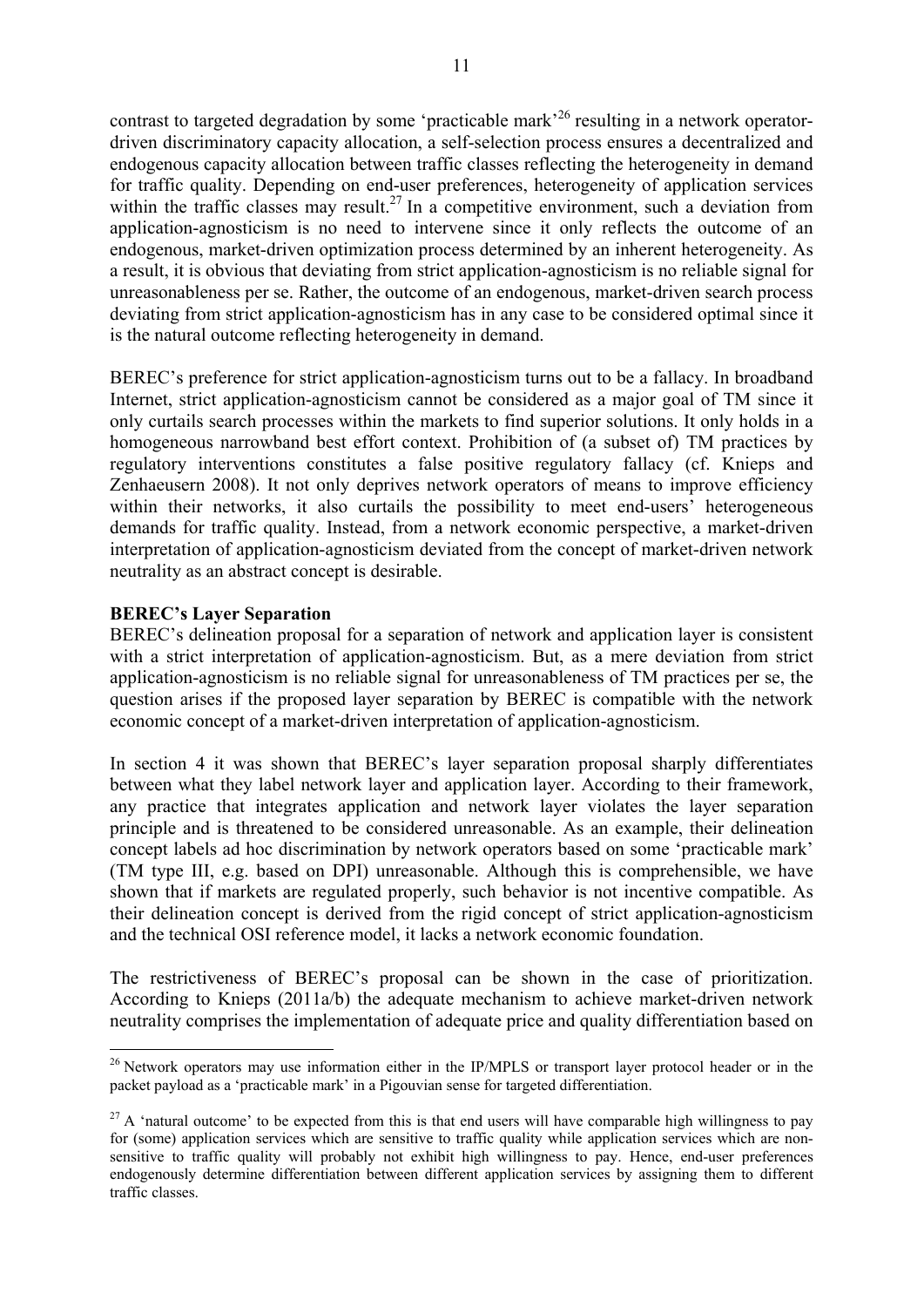the implementation of the DiffServ<sup>28</sup> architecture. As the underlying TM is based on a combination of TM type I and TM type III it would violate BEREC's layer separation and be labeled unreasonable. This is consistent with a violation of strict application-agnosticism. If a market-driven interpretation of application-agnosticism shall serve a reference point for layer separation, BEREC's delineation cannot hold as it labels desirable differentiation strategies unreasonable.

Although BEREC (2012a, pp. 49ff.) relaxes its argumentation in this case<sup>29</sup>, the framework is not sufficiently consistent. In the context of BEREC's framework, a deviation from strict application-agnosticism and thus a violation of the layer separation principle is necessary in order to exploit efficiency potentials by market-driven, innovative capacity allocation mechanisms. This is neither consistent with BEREC's preference for application-agnosticism nor with their layer separation principle. Exemption rules are required and complex case-bycase assessments may induce undesirable regulatory micro-management.

### **6. An Alternative Framework from a Network Economic Perspective**

As demonstrated with respect to BEREC's delineation proposal, layer definitions too wide or too narrow may lead to a distorted delineation hence curtailing the authority and competency of network operators to find adequate allocation mechanisms for its scarce network resources on the basis of a market-driven entrepreneurial search process. Any restrictions of such an entrepreneurial search process prevent network operators from exploiting efficiency potentials. In order to analyze TM practices from a network economic perspective, an alternative delineation between transport and application layer has to be developed. The focus is on the network operators' competency for TM.

According to the maxim of end-to-end communication in the Internet, congestion control and avoidance implemented by TCP constitute passive TM. Algorithms implemented in the intelligent edges determine average traffic quality. According to the Jacobson algorithms, a packet loss along the path signals congestion and induces a resubmit of the lost data window and leads to a multiplicative adjustment of the device's sending rate. But, whenever end-user devices execute TCP congestion control on an end-to-end basis over the Internet, it is in the competency of the involved network operators to interfere with this practice or to accept it. Both, accepting and interfering constitute active TM decisions made by network operators. While accepting means that data packet transmission inside the 'dumb' cores of the networks is executed on a best effort basis, interfering means to override the end-to-end TCP mechanism. By installing intelligence inside its network core, it is in the competency of each network operator involved in the data transmission process to overrule the intelligence situated in the edges/end-user devices. Hence, the network operator can substitute or complement end-to-end TCP flow and congestion control with active TM practices (e.g. DiffServ) available to him. If active TM is implemented, intelligence is shifted into the core of the network making passive TM in the edges obsolete. Depending on demand from the

<sup>&</sup>lt;sup>28</sup> By means of the Differentiated Services (DiffServ) architecture, network operators are able to assign different application services different priorities. In this case, the corresponding data packets are marked, assigned to traffic classes and then forwarded according to preconfigured priorities and drop precedences. In case network operators arbitrarily discriminate on an ad hoc basis, application-agnosticism is violated. Notice however that such behavior is not incentive compatible in a competitive environment but only if the network operator possesses market power.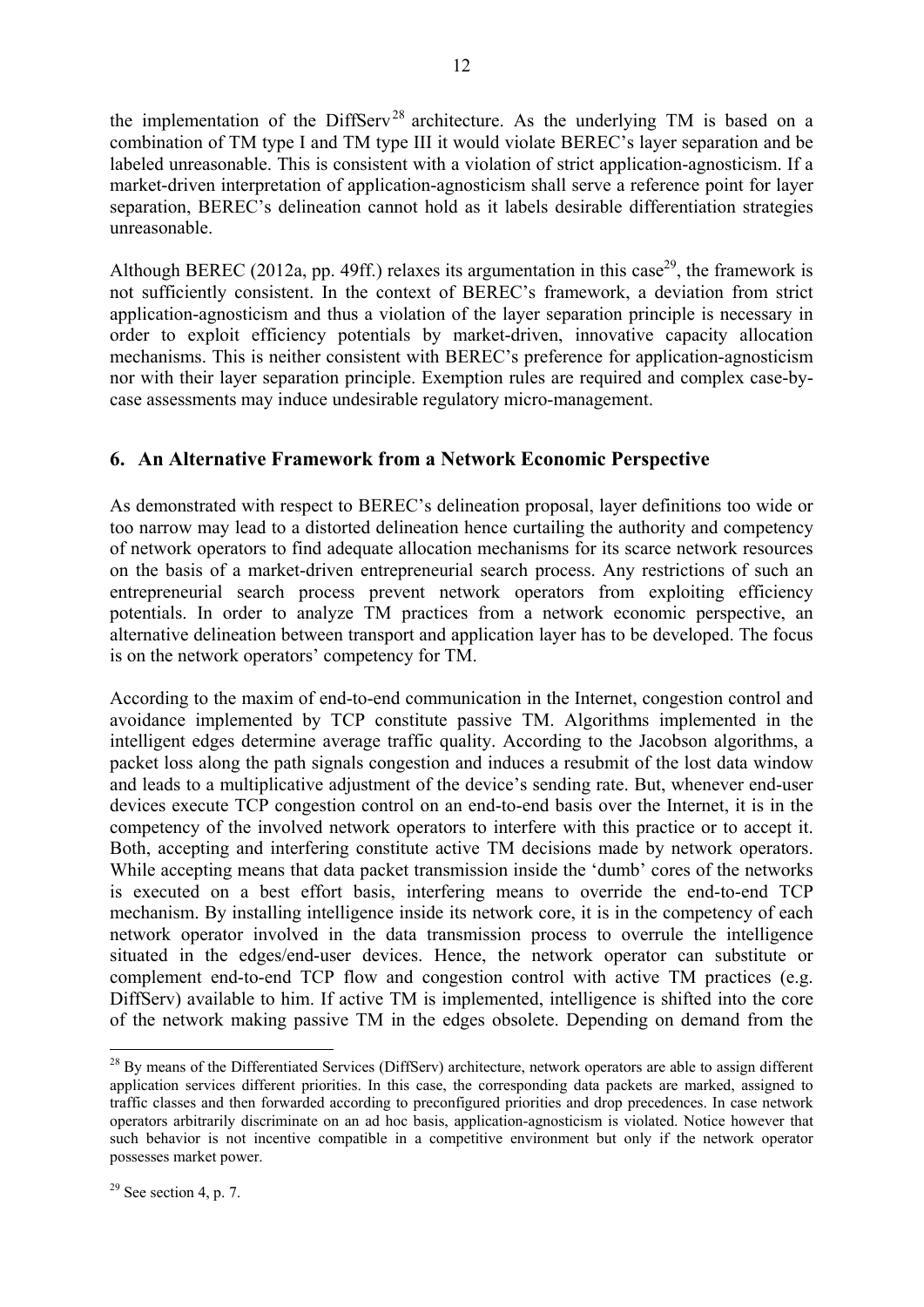application layer, network operators must be able to adjust the transport layer accordingly. There is a feedback from application layer with an impact on the upstream transport layer. Network operators must be endowed with the competency to react, i.e. to implement adequate traffic quality differentiation by means of active TM. Moreover, incentive compatibility can only be ensured if quality differentiation is supplemented by a complementary pricing scheme. Discriminatory pricing as mentioned in the course of the dirt road debate is neither incentive compatible nor stable since competitive forces discipline any deviations from competitive price structures. As pointed out by Knieps (2011a), endogenous pricing schemes based on the opportunity costs of data transmission prove stable. According price and quality differentiation strategies are both monotonously decreasing in traffic quality and prices and incentive compatible.

As a result, a proper delineation between transport and application layer must reflect the full competency of the network operator. Even the acceptance of end-to-end flow control (passive TM) and thus not to interfere can be considered as 'active' decision. The transport layer must include all TM practices feasible for the network operator based on network logistics and data traffic services, i.e. which are in the realm of his autonomous system, including its possibilities to interfere with TCP. Hence, the residual – i.e. the subset of TM practices not included in the transport layer – must be attributed to the application layer. Any TM practices beyond the network operator's genuine competencies – e.g. in the case of overlay networks via CDNs or RONs or practices – are attributed to the downstream application layer. As a result, a network economic delineation into transport layer and application layer can be described as follows: the aggregate of telecommunications capacities and transmission services (including logistics) constitute the transport layer. Downstream, the application layer consists of Internet application services which are based on upstream traffic services and convey content. The resulting layer separation is illustrated in figure 2.



#### **Figure 2: Layer Separation in the Public Internet**

Source: Author

While the principle of layer separation is still desirable, the analysis now fundamentally differs from BEREC's. Within our framework, TM practices type I, II and III are analyzed. Being less restrictive, it is obvious that TM practices considered as legitimate by BEREC are also considered legitimate in our framework. On the one hand, TM type I clearly is consistent with the claim of layer separation since it completely is executed in the realm of the network operator, i.e. within the boundaries of its autonomous system. On the other hand, TM type II,

End-to-end Data Communication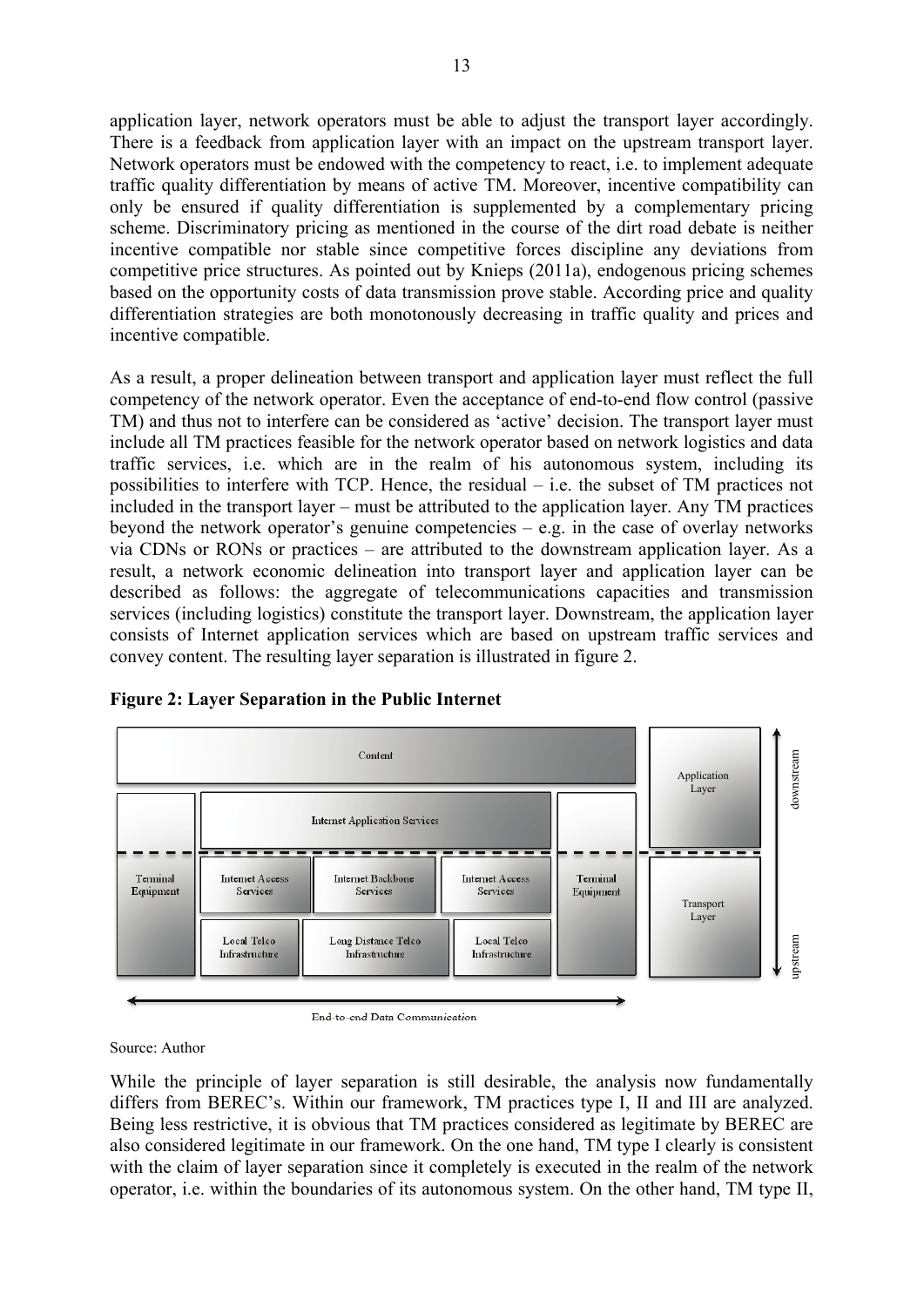i.e. TM executed outside the network operator's realm does not raise any concerns with respect to violations of the layer separation principle and market power. Even TM III can be attributed to the transport layer. In a competitive environment, whenever a network operator decides to discriminate, i.e. to adversely affect traffic from specific applications or application providers, end-users will switch to competitors. So the market's intrinsic threat potential towards network operators is sufficient to prevent such anticompetitive behavior.

As a result, layer separation in our framework does not constrain entrepreneurial search processes for innovative solutions to scarcity problems. Rather, our delineation allows these beneficial workings to unfold while still not violating the basic principle of layer separation.

#### **7. Conclusion**

BEREC's proposed framework requires a network economic foundation. This is evident when it comes to assessing market-driven TM practices.

*First*, BEREC's definition of congestion according to networking theory lacks a network economic foundation. In fact, the economics of congestion are fundamental for grasping the idea of negative externalities and the resultant opportunity costs of network usage. From this, the network operators' incentives to deviate from best effort and to implement an adequate price and quality differentiation strategy based on TM are derived.

*Second*, the market framing in European (sub-)markets for electronic communications is crucially important. The regulatory regime in Europe is based on ex ante regulation of monopolistic bottleneck components; i.e. network-specific market power is disciplined at its roots. Paired with adequate technical regulation, the market power transfer chain is broken. Network-specific market power cannot be transferred into complementary downstream service markets. Hence, competitive forces can unfold and ensure that TM practices enforcing ad hoc discrimination between application services become unstable and are not incentive compatible. There is also no justification for restricting contractual freedom between Internet application providers and network operators (cf. Knieps 2011b, p. 19). In the context of BEREC's framework, a deviation from strict application-agnosticism and thus a violation of the layer separation principle is necessary in order to exploit efficiency potentials by marketdriven, innovative capacity allocation mechanisms. A market-driven interpretation of application-agnosticism is crucial. This is not consistent with BEREC's preference for strict application-agnosticism and requires exemption rules or regulatory micro-management in the course of complex case-by-case assessment.

*Third*, from a network economic perspective a slight reorganization, i.e. a modification of the delineation between transport layer (terminologically equivalent to BEREC's network layer) and application layer provides a consistent foundation for a thorough assessment of the reasonableness of TM in compliance with the concept of market-driven application agnosticism. With respect to network operators, the aggregate of telecommunications capacities and traffic services (including logistics) constitutes the transport layer, which covers the network operators' unconstrained competencies to manage traffic within the boundaries of their autonomous systems. Hence, optimal deviations from strict applicationagnosticism no longer violate layer separation and are not considered unreasonable. Network operators must be endowed with the competency to implement quality differentiation by means of TM. Moreover, in order to prevent arbitrage between traffic classes in a scenario where pricing is absent, incentive compatibility can only be ensured if quality differentiation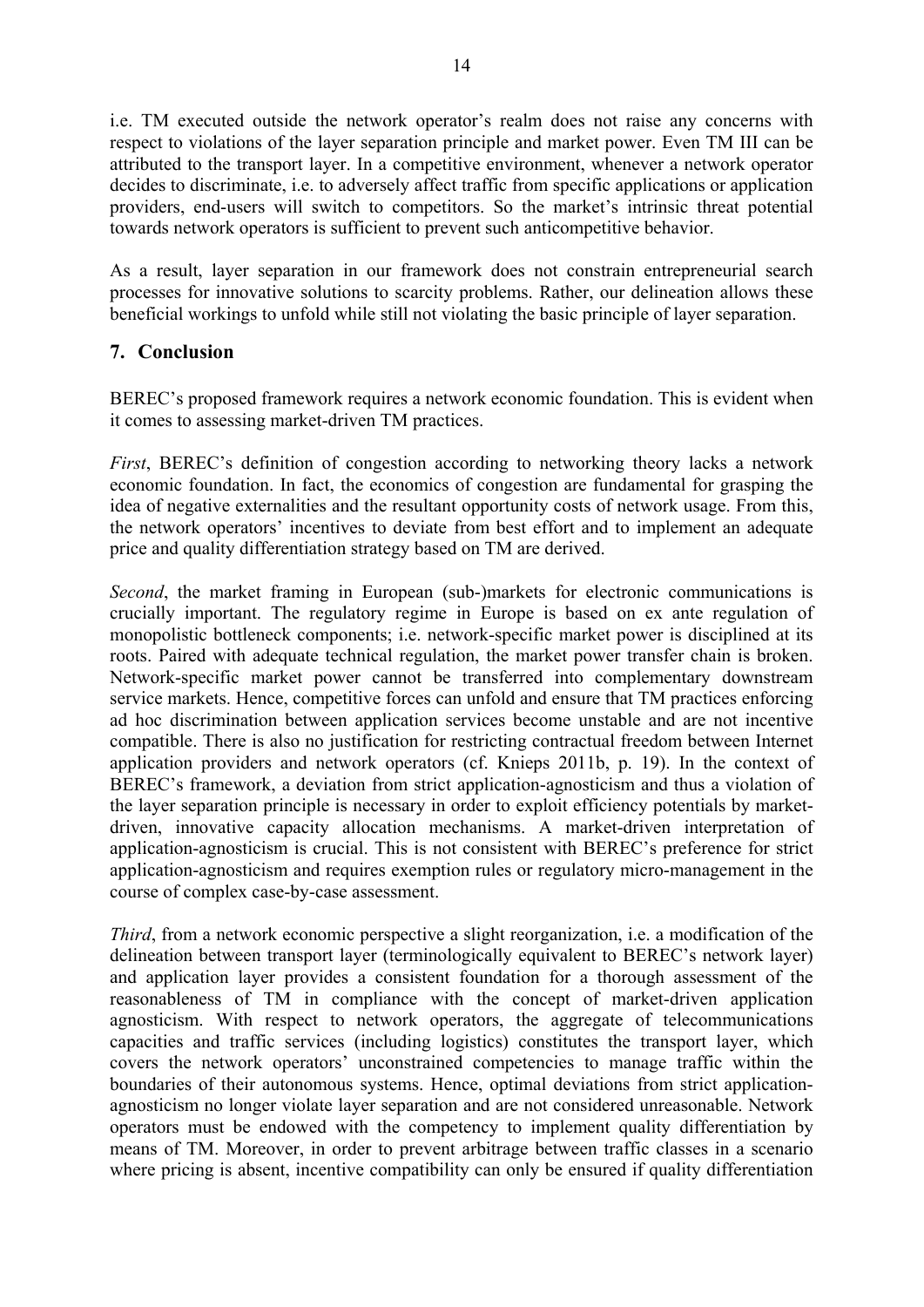is supplemented by a complementary pricing scheme which reflects the opportunity costs of capacity usage.

In conclusion, the disciplining effect of competition can only unfold if adequate ex ante market power regulation paired with the application of the general competition law and technical regulation is implemented. Hence, criteria 1), 2) and 4) of the BEREC proposal are only relevant in an environment with inadequate market power regulation and insufficient technical regulation. Whenever competition is workable, only the useful properties of TM are exploited. In the context of Mill's example of the sale of poison, it is not incentive compatible to use TM in a poisonous way (i.e. to introduce ad hoc discrimination) – rather TM is poised to be a remedy.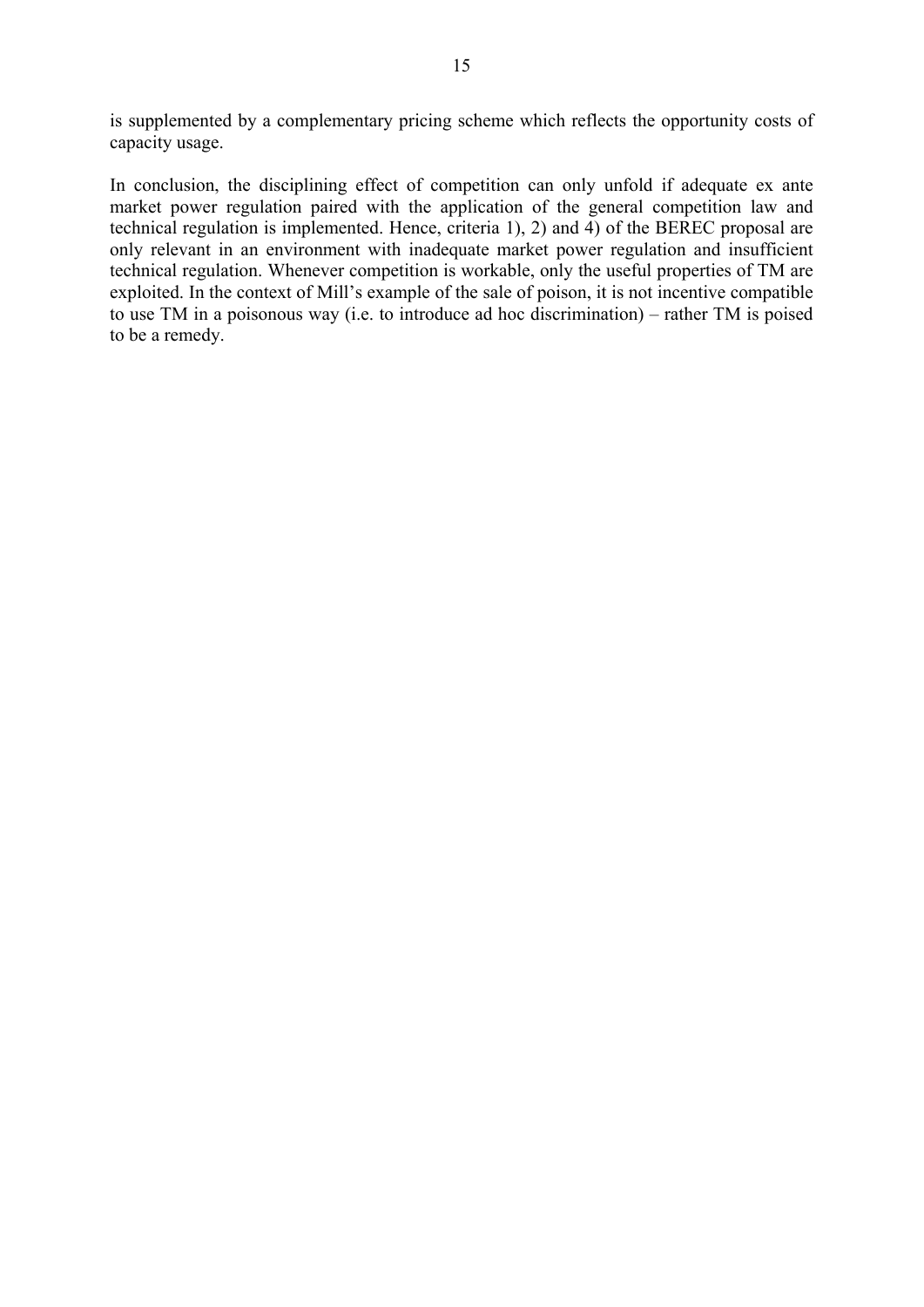#### **References**

- AWDUCHE, D., CHIU, A., ELWALID, A., WIDJAJA, I. AND XIAO, X. (2002) 'RFC 3272: Overview and Principles of Internet Traffic Engineering', available at: http://tools.ietf.org/pdf/rfc3272.pdf [accessed: 08.08.2013].
- BAUER, J. M. (2005) 'Unbundling policy in the United States: Players, Outcomes and Effects' *Communications & Strategies*, 57(1), 59-82.
- BAUER, S., CLARK, D. AND LEHR, W. (2009) 'The Evolution of Internet Congestion',  $37<sup>th</sup>$ *Research Conference on Communication, Information and Internet Policy*, TPRC, Arlington, USA, August 25-27, available at: http://mitas.csail.mit.edu/papers/Bauer\_Clark\_Lehr\_2009.pdf [accessed: 05.09.2013].
- BEREC (2011) 'A framework for Quality of Service in the scope of Net Neutrality', *BoR (11) 53*, 8 December 2011.
- BEREC (2012a) 'BEREC Guidelines for Quality of service in the scope of net neutrality', *BoR (12) 131*, 26 November 2012.
- BEREC (2012b) 'Differentiation practices and related competition issues in the scope of net neutrality', *BoR (12) 132*, 26 November 2012.
- BEREC (2012c) 'BEREC response to EC questionnaire on specific aspects of transparency, traffic management and switching in an Open Internet', *BoR (12) 145*, rev. 1, 19 December 2012.
- BERGER-KOEGLER, U. AND KRUSE, J. (2011) 'Net neutrality regulation of the internet?', *International Journal of Management and Network Economics*, 2(1), 3–23.
- BLANKART, C. B., KNIEPS, G. AND ZENHAEUSERN, P. (2007) 'Regulation of New Markets in Telecommunications: Market Dynamics and Shrinking Monopolistic Bottlenecks', *European Business Organization Law Review*, 8(3), 413-428.
- BRISCOE, B. (2009) 'Internet: Fairer is Faster', *BT Whitepaper TR-CXR9-2009-001*, available at: http://bobbriscoe.net/projects/refb/FairerFasterWP.pdf [accessed: 05.09.2013].
- CLARK, D.D., LEHR, B., BAUER, S., FARATIN, P., SAMI, R., AND WROCLAWSKI, J. (2006) 'Overlay Networks and the Future of the Internet', *Communications & Strategies*, 63(3), 109-129.
- FARATIN, P., CLARK, D., GILMORE, P., BAUER, S., BERGER, A. AND LEHR, W. (2007) 'Complexity of Internet Interconnections: Technology, Incentives and Implications for Policy', *35th Research Conference on Communication, Information and Internet Policy*, TPRC, Arlington, USA, September 29-30, available at: http://people.csail.mit.edu/wlehr/Lehr-Papers\_files/Clark%20Lehr%20Faratin%20Complexity%20Interconnection%20TPRC%2

02007.pdf [accessed: 05.09.2013].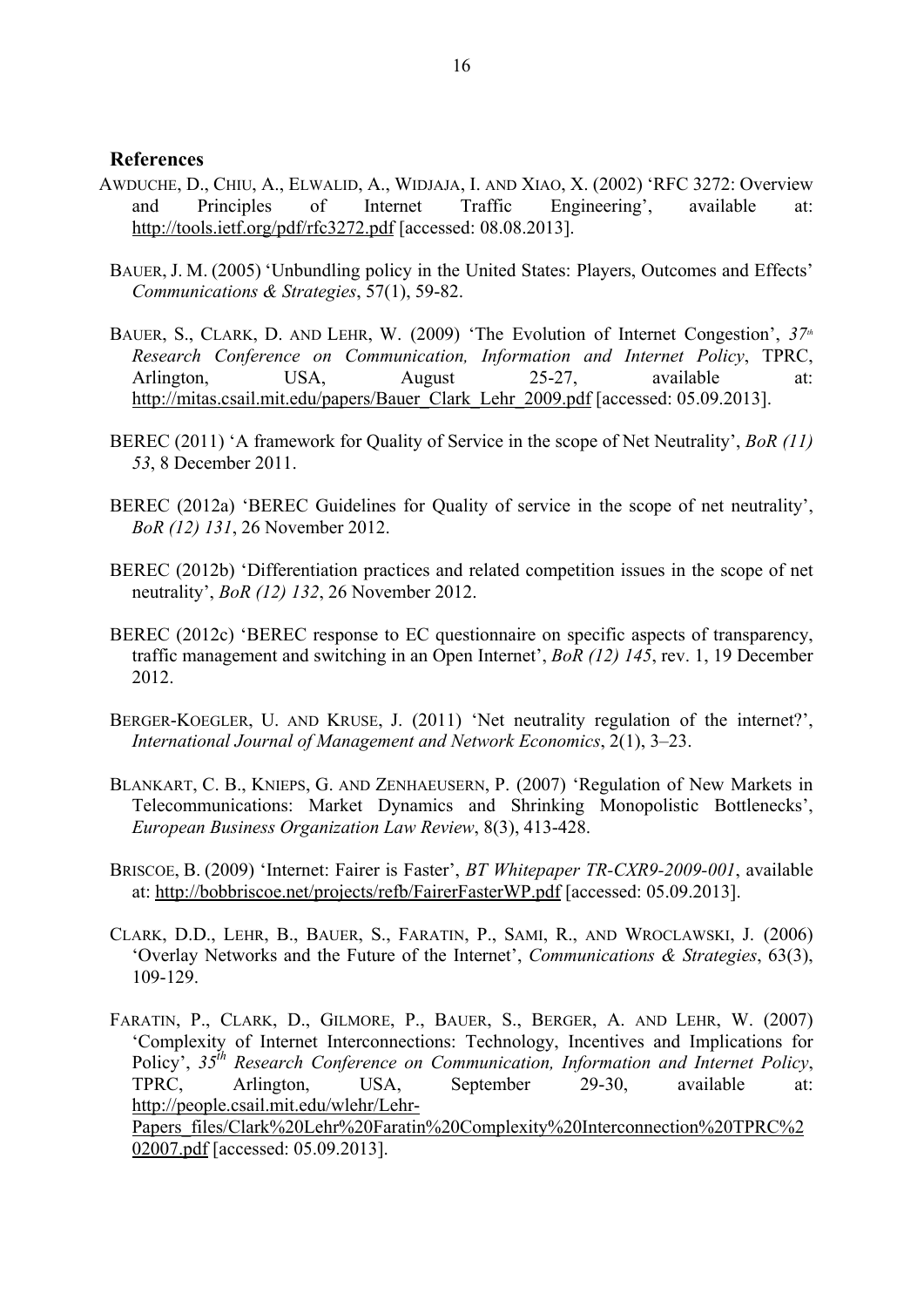- FARATIN, P., CLARK, D., GILMORE, P., BAUER, S., BERGER, A. AND LEHR, W. (2008) 'Complexity of Internet Interconnections: Technology, Incentives and Implications for Policy', *Communications & Strategies*, 72 (4), 51-71.
- FEDERAL COMMUNICATIONS COMMISSION (FCC) (2008), In the Matter of Formal Complaint of Free Press and Public Knowledge against Comcast Corporation for Secretly Degrading Peer-to-Peer Applications, File No. EB-08-IH-1518 (FCC 08-183), Memorandum Opinion and Order, Adopted: August 1, 2008
- JACOBSON, V. (1988) 'Congestion Avoidance and Control', *Applications, Technologies, Architectures, and Protocols for Computer Communication - Symposium proceedings on Communications architectures and protocols*, Stanford, USA, August 16-18, New York, USA: ACM, 314-329.
- KAHN, A. E. (2007), 'Network Neutrality', *AEI-Brookings Joint Center Working*, Paper No. RP07-05, Washington.
- KNIEPS, G. (1997) 'Phasing out Sector-Specific Regulation in Competitive Telecommunications', *Kyklos*, 50(3), 325-339.
- KNIEPS, G. (2011a) 'Network neutrality and the Evolution of the Internet', *International Journal of Management und Network Economics*, 2(1), 24-28.
- KNIEPS, G. (2011b) 'Market driven network neutrality and the fallacies of Internet traffic regulation', *International Telecommunications Policy Review*, 2(1), 1-22.
- KNIEPS, G. AND ZENHAEUSERN, P. (2008) 'The fallacies of network neutrality regulation', *Competition and Regulation in Network Industries*, 9(2), 119-134.
- KNIEPS, G. AND ZENHAEUSERN, P. (2010) 'Phasing out sector-specific regulation in European telecommunications', *Journal of Competition Law & Economics*, 6(4), 995-1006.
- KNIEPS, G. AND ZENHAEUSERN, P. (2013) 'Regulatory Fallacies in global Telecommunications: The Case of International Roaming', *International Journal of Economic Policy*, forthcoming.
- KRUSE, J. (2011) 'Net Neutrality: Should Internet neutrality be regulated?', *EFNE European Forum for Sustainable Development*.
- KUNDRA, V. (2011) 'Federal Cloud Computing Strategy', available at: http://www.dhs.gov/sites/default/files/publications/digital-strategy/federal-cloudcomputing-strategy.pdf [accessed: 05.09.2013].
- LEE, R. S., AND WU, T. (2009) 'Subsidizing Creativity through Network Design: Zero-Pricing and Net Neutrality', *Journal of Economic Perspectives*, 23(3), 61–76.
- MELL, P. AND GRANCE, T. (2011) 'The NIST Definition of Cloud Computing', *Recommendations of the National Institute of Standards and Technology*, NIST Special Publication 800-145, available at: http://csrc.nist.gov/publications/nistpubs/800- 145/SP800-145.pdf [accessed: 05.09.2013].